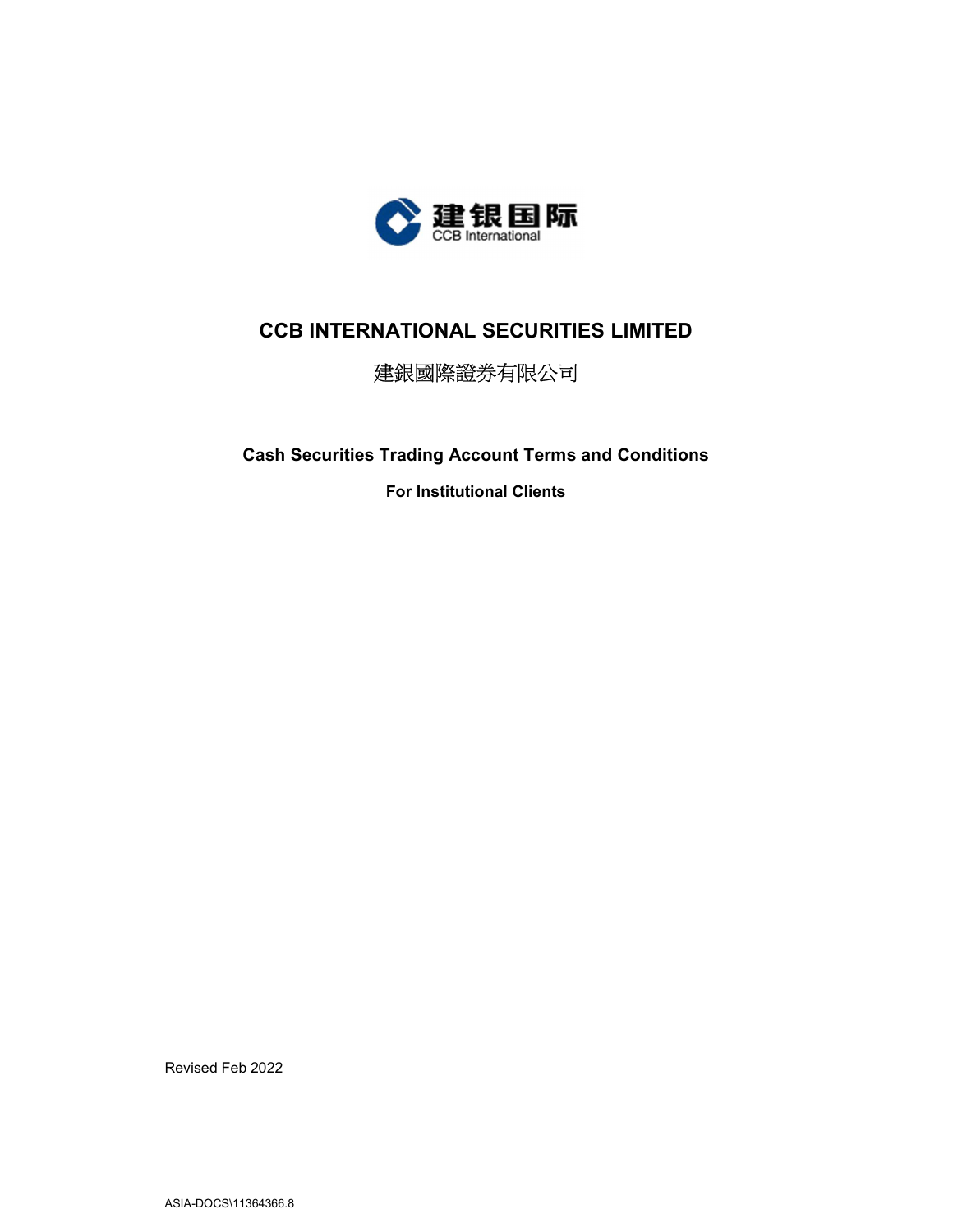| 1              |  |
|----------------|--|
| $\overline{2}$ |  |
| 3              |  |
| 4              |  |
| 5              |  |
| 6              |  |
| 7              |  |
| 8              |  |
| 9              |  |
| 10             |  |
| 11             |  |
| 12             |  |
| 13             |  |
| 14             |  |
| 15             |  |
| 16             |  |
| 17             |  |
| 18             |  |
| 19             |  |
| 20             |  |
| 21             |  |
| 22             |  |
| 23             |  |
| 24             |  |
| 25             |  |
| 26             |  |

# **INDEX**

27

**Clause** 

Page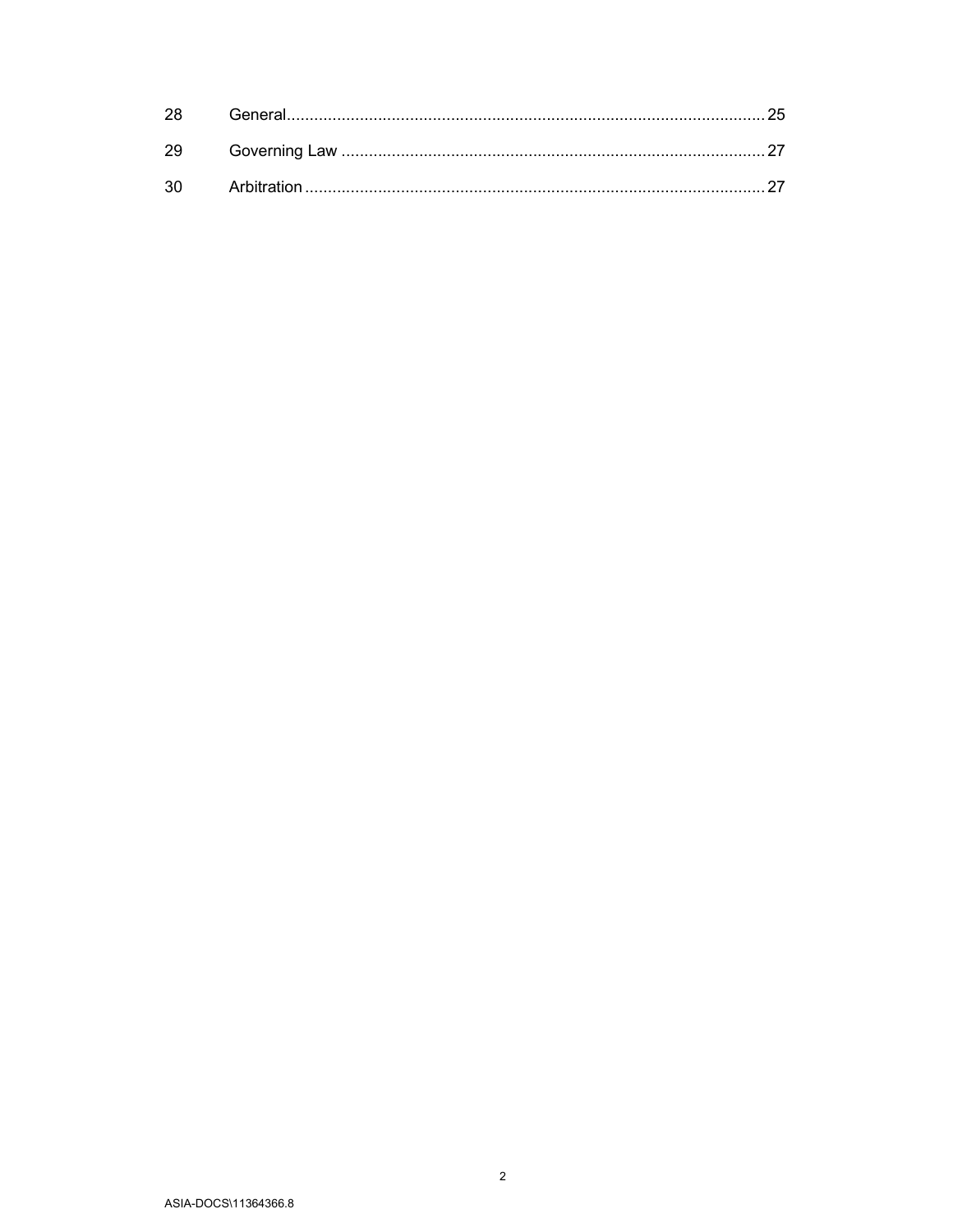#### TERMS AND CONDITIONS

#### 1 DEFINITION AND INTERPRETATION

1.1 In this Agreement, unless the context requires otherwise, the following expressions shall have the following meanings:

""Account(s)"" means one or more cash securities trading accounts maintained by the Client with the Company from time to time for the purchase or sale of securities;

""AEOI"" or "Automatic Exchange of Financial Account Information" means any Applicable Laws and Regulations that require and facilitate the collection, reporting and exchange of information between governments or tax authorities, including but not limited to Inland Revenue (Amendment) (No. 3) Ordinance 2016. Under these rules, the Company is required to identify account holders and controlling persons of certain entity account holders who are reportable foreign tax residents and report their Financial Account Information to the Hong Kong Inland Revenue Department (IRD), which will transfer this information to the tax authority of the reportable foreign tax resident's country of tax residence on a regular, annual basis. Please see the IRD website for more information: http://www.ird.gov.hk/eng/tax/dta\_aeoi.htm

"Agreement" means the written agreement between the Client and the Company regarding the opening, maintenance and operation of the Account(s) as amended from time to time, including but not limited to the account opening form, these Cash Securities Trading Account Terms and Conditions, account application form and any authority given by the client to the Company with respect to the Account(s) (where applicable);

"Applicable Laws and Regulations" means: (i) any local or foreign law, ordinance, regulation, demand, guidance, guidelines, rules, codes of practice, whether or not relating to an intergovernmental agreement between the governments or regulatory authorities of two or more jurisdictions (including but not limited to any applicable intergovernmental agreements entered into pursuant to FATCA and AEOI) which in the Company's sole discretion the Company is obligated to comply with; (ii) any agreement between the Company and any domestic or foreign government authority; and (iii) any code of conduct, best practices, or internal Company policies adopted or implemented to facilitate the Company's compliance with (i) or (ii);

"Business Day " means a day (other than a Saturday and Sunday) on which banks in Hong Kong are open for general business;

"Clearing House" has the meaning ascribed hereto in Clause 2.1;

"Client" means any customer signing, and named in, the account opening form and who has applied to the Company to subscribe to the securities services and in whose name the Account is maintained (reference to it shall include its successors);

"Client Money Rules" means the Securities and Futures (Client Money) Rules made by the SFC under section 149 of the Securities and Futures Ordinance as amended from time to time;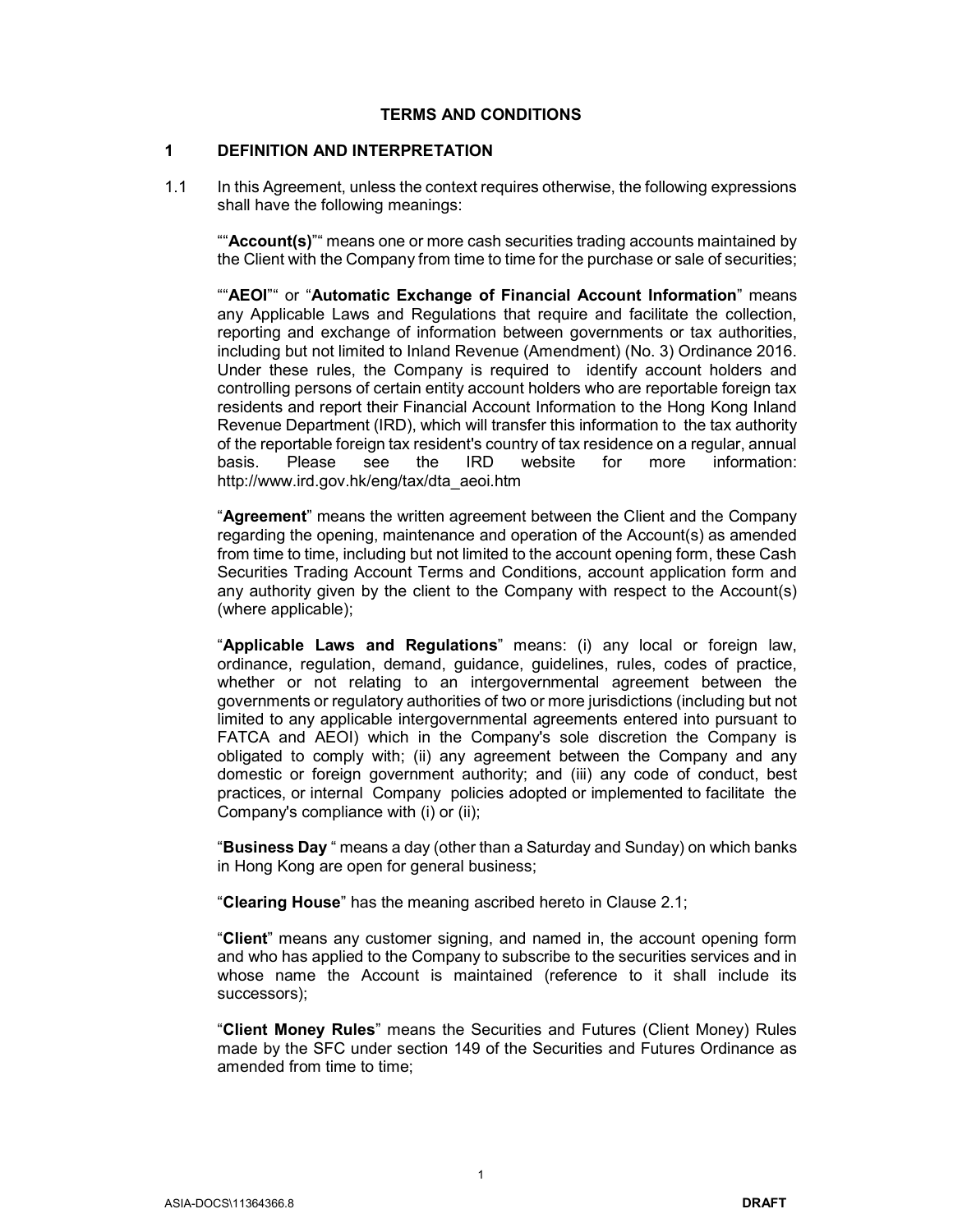"Client Money Standing Authority" means the client money standing authority granted by the Client to the Company in the terms set out in Clause 15.2 as amended from time to time;

"Client Securities Rules" means the Securities and Futures (Client Securities) Rules made by the SFC under section 148 of the Securities and Futures Ordinance as amended from time to time;

"Company" means CCB International Securities Limited which is licensed with the SFC to undertake Type 1 (dealing in securities), Type 2 (dealing in futures contracts) and Type 4 (advising on securities) regulated activities under the Securities and Futures Ordinance (CE No. AMB276) and its successors and assigns;

"Event of Default" has the meaning ascribed thereto in Clause 12;

"Exchange" has the meaning ascribed thereto in Clause 2.1;

"FATCA" means:

- (a) sections 1471 to 1474 of the U.S. Internal Revenue Code of 1986, as amended, or any associated regulations or other official guidance;
- (b) any treaty, law, regulation or other official guidance enacted in any other jurisdiction, or relation to an intergovernmental agreement between the United States and any other jurisdiction (including for the avoidance of doubt, the intergovernmental agreement between the United States and Hong Kong), which (in either case) facilitates the implementation of (a) above; or
- (c) any agreement pursuant to the implementation of (a) or (b) above with the U.S. Internal Revenue Service, the U.S. government or any governmental or taxation authority in any other jurisdiction (including, for the avoidance of doubt, the intergovernmental agreement between the United States and Hong Kong);

"Financial Account Information" means (i) any information concerning the Client's identity or in relation to the Client and the controlling persons of the Client as defined under AEOI and FATCA (including without limitation, name, address, the Client's and the controlling persons' jurisdiction(s) of tax residence, taxpayer identification number(s) (or its functional equivalent in the absence of taxpayer identification number) in that jurisdiction(s), place of birth, date of birth, the account number (or a functional equivalent in the absence of an account number), the name and identifying number of the reporting financial institution, account information (including without limitation its account balance or value, payments made to the account and the fact of closure of the account); (ii) any documentation or information (including without limitation self-certification forms, accompanying statements, waivers, and consents) as the Company may from time to time require or as the Client and the controlling person may from time to time give pursuant to the Applicable Laws and Regulations;

"Financial Product" means any securities, futures contracts or leveraged foreign exchange contracts as defined under the SFO. For the purpose of this definition, "leveraged foreign exchange contracts" mean those traded by persons licensed for Type 3 regulated activity under the SFO;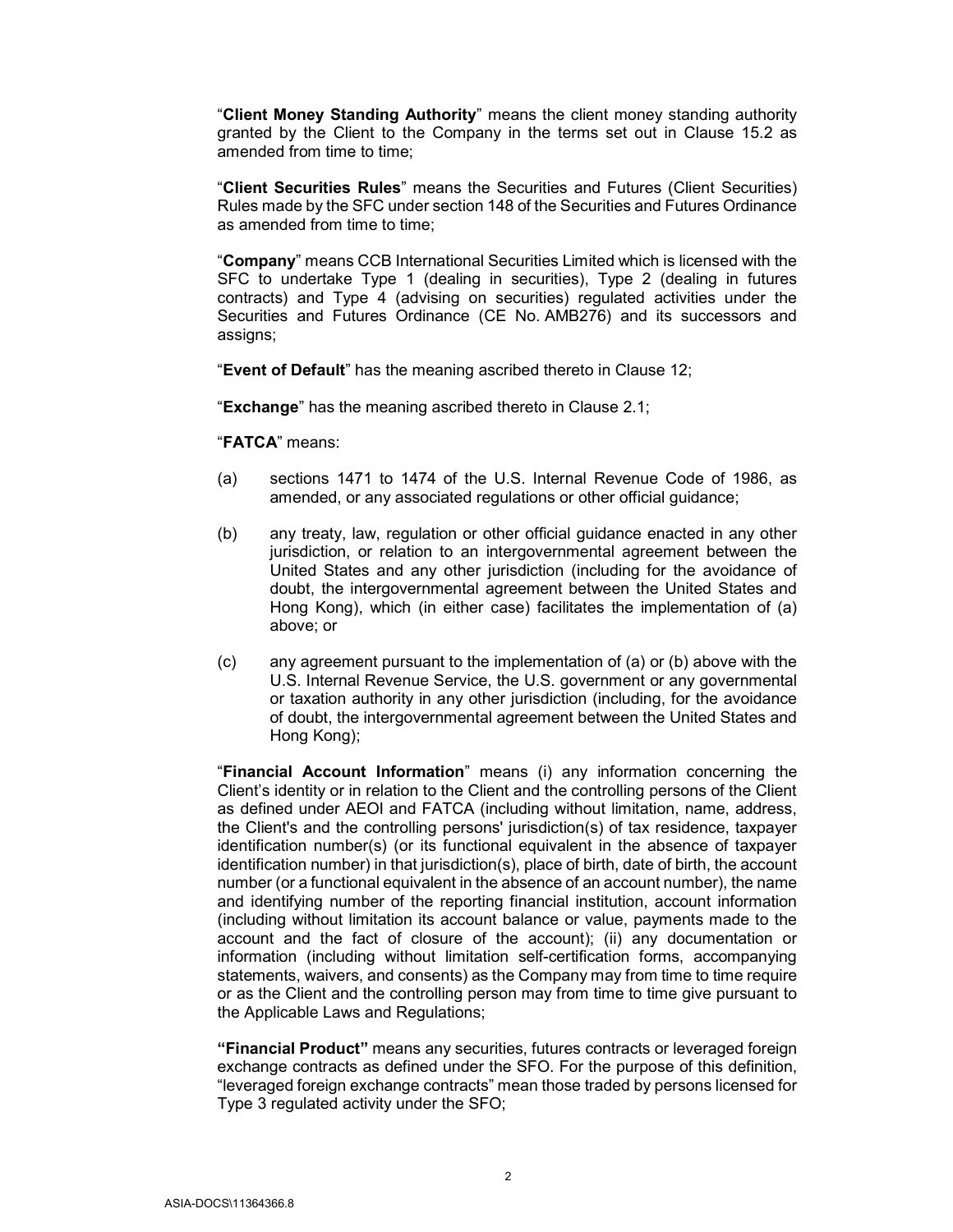"GEM" means the Growth Enterprise Market of Hong Kong;

"Group Company" means direct or indirect holding companies of the Company and direct or indirect subsidiaries of itself or of such holding companies;

"HKEx"" means Hong Kong Exchanges and Clearing Limited;

"HKSCC" means the Hong Kong Securities Clearing Company Limited;

"Hong Kong Regulator" has the meaning ascribed thereto in Clause 18.1;

"Monies" has the meaning ascribed thereto in Clause 15;

"Overseas Traded Securities" has the meaning ascribed hereto in Clause 3.3;

"Privacy Policy" means the Company's general policy on disclosing customer information (including personal data) as set out in any statements, circulars, notices or other communications or terms and conditions, as updated from time to time;

"Professional Investor" has the meaning ascribed thereto in section 1 of Part 1 of Schedule 1 to the SFO;

"Securities" has the meaning ascribed thereto by the Securities and Futures Ordinance and, if the context so requires or permits, shall include securities collateral;

"Securities and Futures Ordinance" means the Securities and Futures Ordinance (Cap. 571 of the Laws of Hong Kong) as amended or re-enacted from time to time;

"SEHK" means The Stock Exchange of Hong Kong Limited;

"SFC" means the Securities and Futures Commission;

"SFC Code of Conduct" means Code of Conduct for Persons Licensed by or Registered with the SFC as amended from time to time;

"SFO" means the Securities and Futures Ordinance (Cap. 571 of the Laws of Hong Kong), as amended from time to time;

"Shanghai Connect" means the Shanghai-Hong Kong Stock Connect;

"Shenzhen Connect" means the Shenzhen-Hong Kong Stock Connect;

"SSE" means the Shanghai Stock Exchange;

"SSE Securities" means securities listed on the SSE;

"SSE/SZSE Rules" means the relevant rules of the SSE and/or SZSE;

"Stock Connect Authority" means any exchanges, clearing systems and regulators which provide services in relation to and/or regulate Shanghai Connect and/or Shenzhen Connect and activities relating to Shanghai Connect and/or Shenzhen Connect from time to time;

"SZSE" means the Shenzhen Stock Exchange;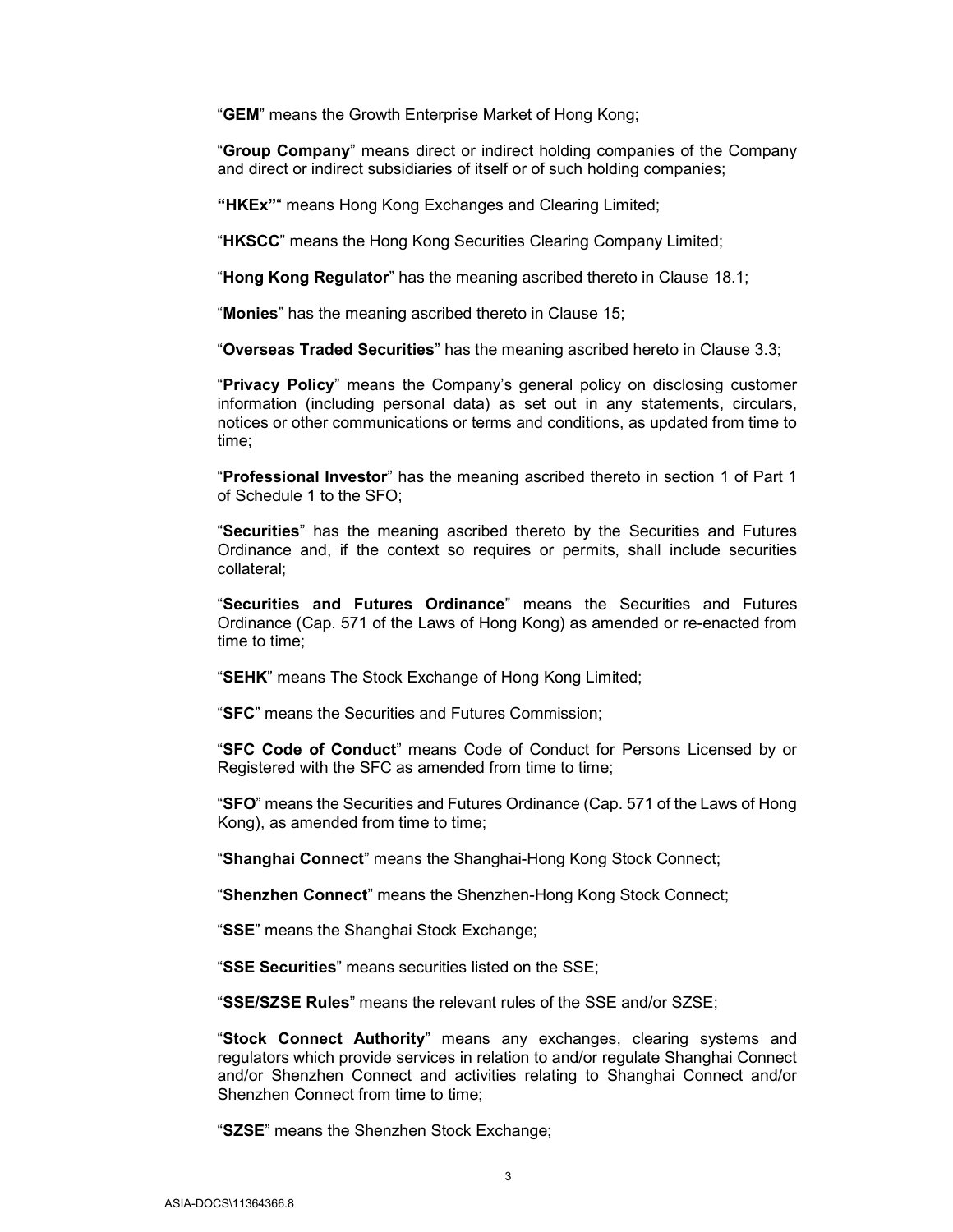"SZSE Securities" means securities listed on the SZSE; and

"U.S." or "United States" means the United States of America.

- 1.2 In this Agreement:
	- 1.2.1 unless the context otherwise requires, words and expressions defined in the Securities and Futures Ordinance, the Client Money Rules and the Client Securities Rules shall have the same meanings in this Agreement;
	- 1.2.2 references to Clauses and sub-Clauses unless otherwise stated are to clauses and sub-clauses of this Agreement;
	- 1.2.3 the headings to the clauses are for convenience only and do not affect their interpretation and construction;
	- 1.2.4 words denoting the singular include the plural and vice versa;
	- 1.2.5 words importing any gender include every gender and references to persons include companies and corporations; and
	- 1.2.6 for the purposes of this Agreement, the terms "tax" and "taxes" shall include any amounts deducted or withheld in connection with FATCA.

#### 2 APPLICABLE RULES AND REGULATIONS

- 2.1 This Agreement and all transactions for the Account(s) shall be subject to the relevant constitution, rules, regulations, by-laws, customs and usages, as amended from time to time, of SEHK or such other stock exchanges or markets or over-the-counter markets in or outside Hong Kong (the "Exchange(s)"), and the HKSCC or such other clearing houses in or outside Hong Kong ("Clearing House(s)"), in which the Company is dealing on the Client's behalf, and to the laws of Hong Kong and of such other places as amended from time to time.
- 2.2 The Rules of SEHK and the HKSCC or, as the case may be, the rules of the relevant overseas Exchange and Clearing House, in particular those rules which relate to trading and settlement, shall be binding on both the Company and the Client in respect of transactions concluded on the instructions of the Client.

#### 3 INSTRUCTIONS

- 3.1 The Client hereby instructs and authorizes the Company to open and maintain in its book one or more Account(s) in the name of the Client for the purpose of purchasing, investing in, selling, exchanging or otherwise disposing of and generally dealing in and with all kinds of securities in accordance with the terms and conditions of this Agreement from time to time.
- 3.2 The Company may act as principal or as agent in in dealing with or for the Client. Unless the relevant transaction is a fixed income transaction (including, without limitations, transactions involving bonds, notes and certificates) ("Fixed Income Transactions") or the Company has otherwise disclosed that it is acting as principal, the Company acts as agent of the Client and is hereby authorized to act as the agent of the Client relating to the purchase and sale of or other dealings in securities as well as the registration, withdrawal or collection of securities or distributions from securities, or the exercise of any rights or claims arising from or relating to securities including (without limitation) dividends, rights issues, conditional cash offers or other corporate actions. In respect of Fixed Income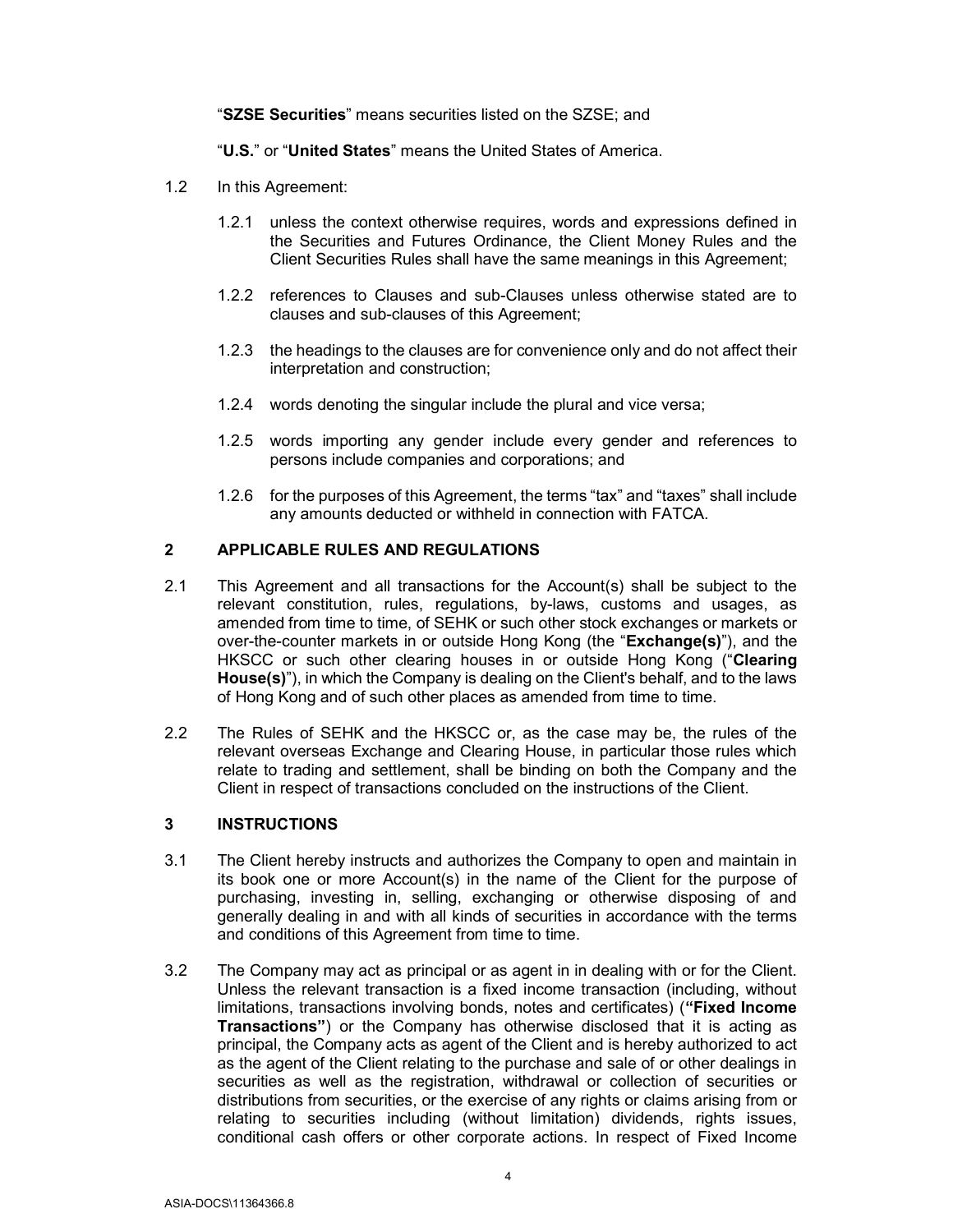Transactions with or for the Client, the Company will act as principal, unless the Company has disclosed that it is acting as agent.

- 3.3 Unless expressly agreed with the Client, the Company does not have any obligation to provide execution services in respect of securities that are listed or traded, or to be listed or traded, on an overseas Exchange ("Overseas Traded Securities") to the Client. The Company may, from time to time and on a case-bycase basis, agree in writing to provide execution services in respect of Overseas Traded Securities that are listed or traded, or to be listed or traded, in an overseas Exchange or overseas Exchanges under any additional terms notified by the Company to the Client.
- 3.4 Without prejudice to the generality of the provisions in this Clause 3, where the Company agrees to provide execution services in respect of Overseas Traded Securities to the Client pursuant to sub-clause 3.3, the Client agrees and acknowledges that:
	- 3.4.1 the Client will comply with any additional terms notified by the Company to the Client in respect of execution services in respect of the relevant Overseas Traded Securities;
	- 3.4.2 the Company may not be licensed, registered or otherwise regulated in the jurisdiction where the relevant overseas Exchange is or be a member of the relevant overseas Exchange;
	- 3.4.3 in processing the Client's Instruction, the Company may pass on the Client's Instruction or route the Client's order to, or otherwise deal with or through, any other agent (including third party brokers) in accordance with sub-clauses 3.6 and 3.15;
	- 3.4.4 transactions in respect of Overseas Traded Securities may be subject to the rules of the relevant overseas Exchange and the Applicable Laws and Regulations of the jurisdiction of the relevant overseas Exchange;
	- 3.4.5 the Client will comply with all Applicable Laws and Regulations and the applicable rules of the relevant Exchange when giving Instructions or transacting in Overseas Traded Securities, and the Client shall not give any Instructions or otherwise transact in Overseas Traded Securities if the Client is not familiar with such Applicable Laws and Regulations or the rules of the relevant Exchange;
	- 3.4.6 the Client is responsible for its Instructions in respect of Overseas Traded Securities:
	- 3.4.7 securities or money received on the Client's behalf in respect of transactions in Overseas Traded Securities may be received or held outside Hong Kong; and
	- 3.4.8 the Company may, at any time and at its absolute discretion, refuse or delay to act on any Instruction of the Client or suspend or terminate any execution services provided to the Client in respect of Overseas Trading Securities, and shall not be obliged to give any reason for so doing. In particular, the Company may refuse or delay to act on an Instruction of the Client or suspend or terminate any execution services provided to the Client in respect of Overseas Trading Securities if the Company is of the view that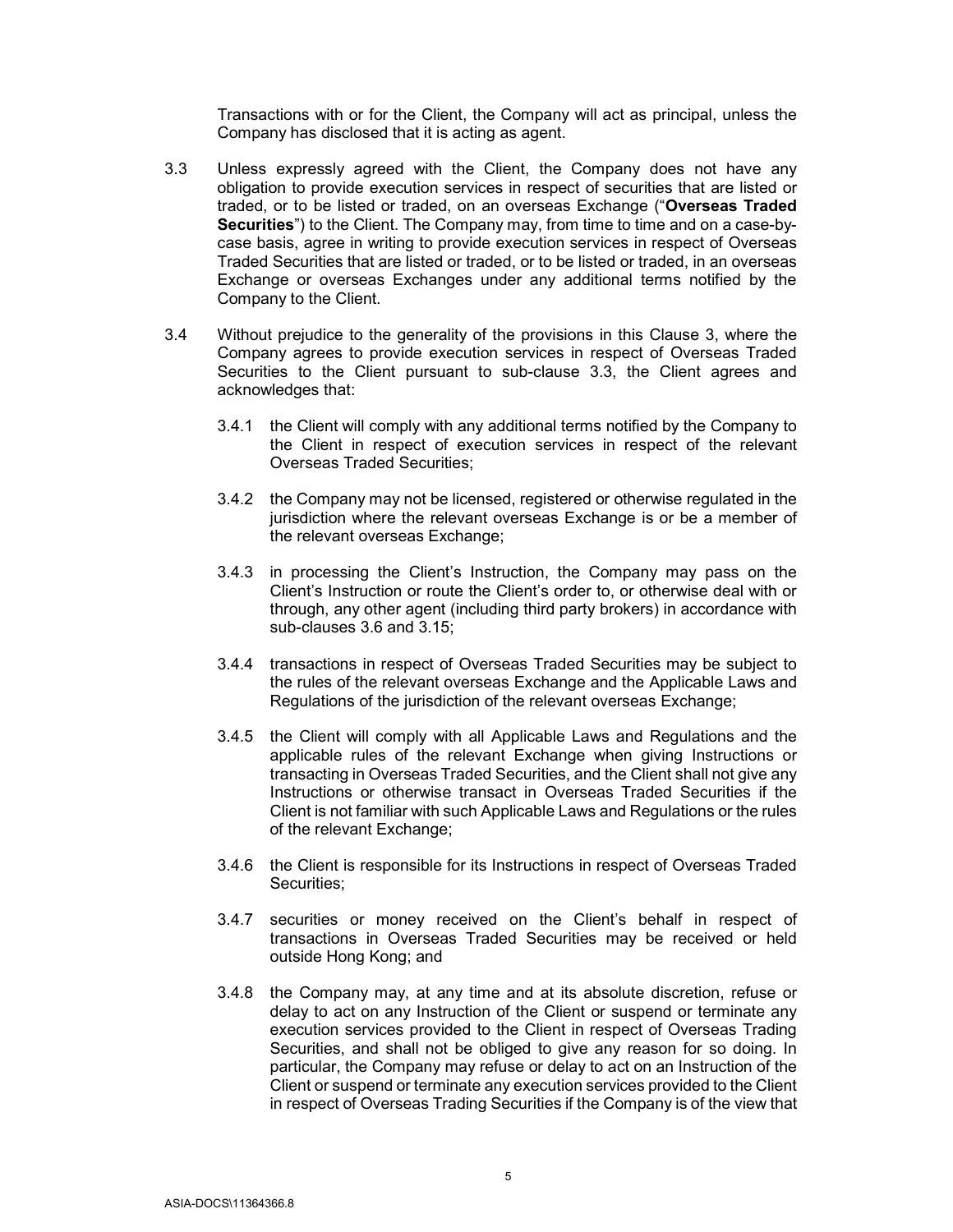the Client is not in compliance with any provision of these Terms and Conditions.

- 3.5 For the avoidance of doubt, and without prejudice to the generality of Clause 20, the Company will not provide the Client with advisory services or otherwise advise the Client in respect of the suitability of any security for the purpose of the Client's investment in securities and the Client shall rely on its own judgment and decision with respect to investment in securities.
- 3.6 All transactions for the Account(s) may be effected by the Company directly on any Exchanges where the Company is authorized to deal in securities, or, at its option, on any Exchanges indirectly through any other company which the Company may, at its discretion, decide to appoint.
- 3.7 Where any securities are held in the Company's name, the name of any associated entity of the Company or the name of any nominee of the Company in accordance with Clause 9.1 or 9.2, the Company will not attend any meeting or exercise any voting or other rights including the completion of proxies except in accordance with written instructions of the Client. Nothing in this Agreement shall in any way impose on the Company any duty to inform the Client or to take any action with regards the attendance of meetings and to vote at such meetings. The Company has no duty in respect of notices, communications, proxies and other documents, relating to the securities received by the Company or to send such documents or to give any notice of the receipt of such documents to the Client. The Company has the right to charge the Client for its services in taking any action pursuant to the Client's instruction.
- 3.8 All instructions shall be given by the Client orally either in person or by telephone, or in writing, delivered by post, by hand, by e-mail, or by facsimile transmission or by any other means acceptable to the Company.
- 3.9 The Company shall be entitled to rely on any instructions, directions, notices or other communication which the Company reasonably believes to be from a person authorized to act on the Client's behalf and the Client shall be bound by such communication. The Client agrees to indemnify the Company and hold the Company harmless from and against all losses, costs and expenses (including legal costs) reasonably and properly incurred by the Company in reliance thereupon, save for gross negligence, fraud or wilful misconduct by the Company or any of its officers, employers or agents.
- 3.10 The Company may record all telephone conversations with the Client in order to verify the instructions of the Client. The Client agrees to accept the contents of any such recording as final and conclusive evidence of the instructions of the Client in case of dispute.
- 3.11 Notwithstanding anything herein contained, the Company shall be entitled, at its absolute discretion, to refuse to act on any of the Client's instructions and shall not be obliged to give any reason for such refusal. In particular (without prejudice to the generality of the foregoing) the Company may refuse to act, or delay in acting, on instructions for the sale of securities if such securities are not registered in the name of the Company or documents of title relating to those securities are not held by the Company, if at the time of such instruction there are insufficient securities or, as the case may be, monies in the Account(s) in order to effect settlement of the relevant transaction on the due settlement date, or where in the opinion of the Company such instructions are contrary to any applicable laws, rules or regulations and the Company shall be entitled to amend such instructions so that they comply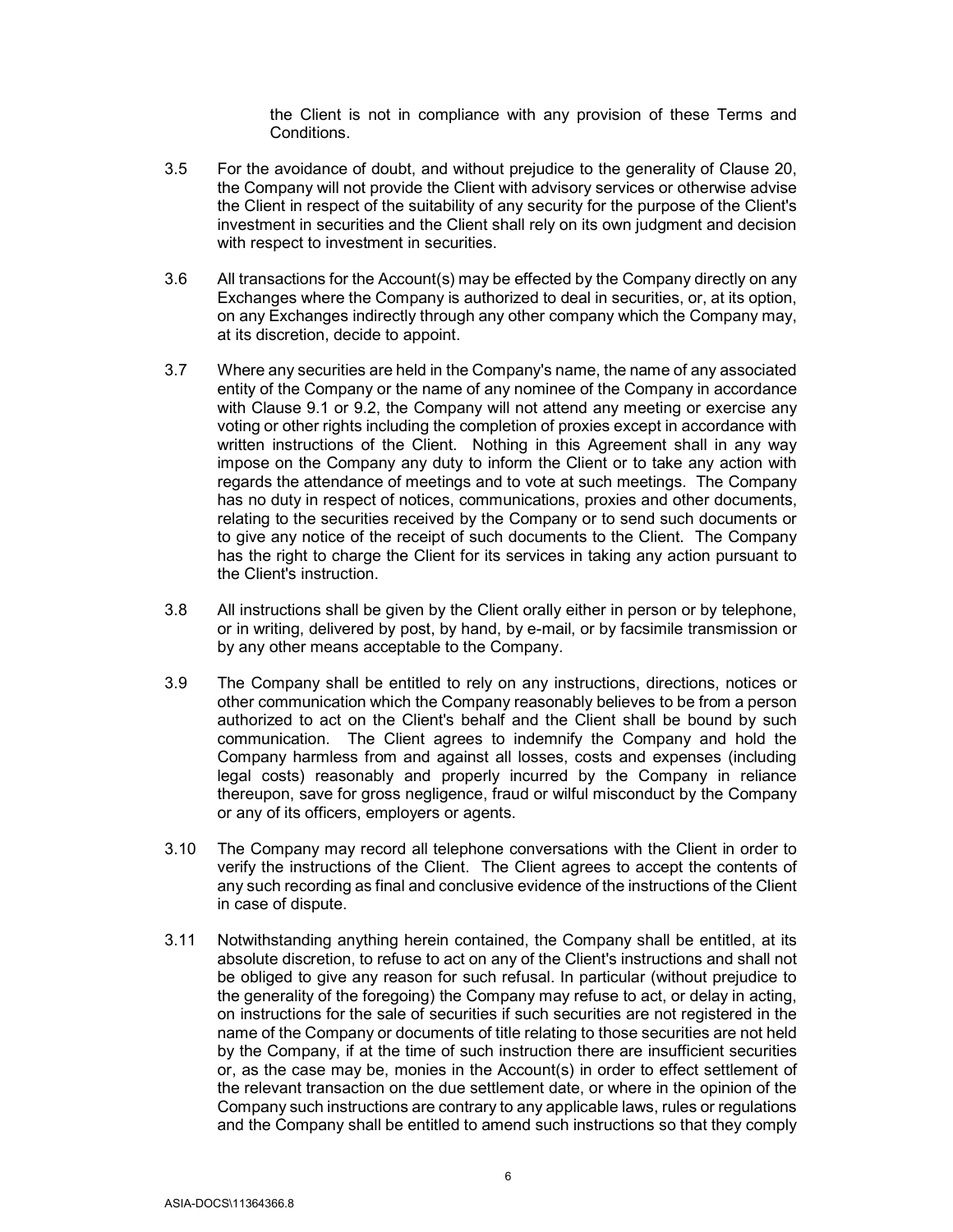with such laws, rules or regulations. No failure on the part of the Company to execute any instruction shall give rise to any claim by the Client against the Company.

- 3.12 If an order cannot be executed or wholly executed, the Company shall be under no obligation to notify the Client immediately but will use commercially reasonable efforts to inform the Client as soon as practicable. Accordingly, if the Client requires immediate confirmation as to whether any transaction has been effected it should contact the Company subsequently. Instructions to buy or sell securities may be partially executed if the instructions cannot be fully executed.
- 3.13 By reason of physical restraints on the Exchanges and rapid changes in the prices of securities that frequently take place, there may, on occasions, be a delay in quoting prices or in dealing. The Company may not after using reasonable endeavors be able to trade at the prices quoted at any specific time. The Company is not liable for any loss arising by reason of its failing, or being unable, to comply with any terms of the Client's instructions provided that this limitation of liability shall not apply to instances of gross negligence, fraud or wilful misconduct by the Company or any of its officers, employees or agents. Where the Company is unable after using reasonable endeavors to execute any instruction in full, the Company is entitled to effect partial performance only without prior reference to the Client's confirmation. The Client shall in any event accept and be bound by the outcome when any request to execute orders is made.
- 3.14 Any day order for purchase or sale of securities placed by the Company at the request of the Client that has not been executed before the close of trading hours of the relevant Exchange or such other expiration date required by the relevant Exchange or such other later time as the Client and the Company may agree shall be deemed to have been cancelled automatically (to the extent not executed if executed in part).
- 3.15 The Company may, for the purpose of carrying out any instruction given by the Client, contract with or otherwise deal with or through any other agent, including any person or party associated in any manner with the Company, on such terms and conditions as the Company may in its absolute discretion determine.
- 3.16 The Client acknowledges that due to the trading practices of the Exchanges or other markets in which transactions are executed, it may not always be able to execute orders at the prices quoted "at best" or "at market" and the Client agrees in any event to be bound by transactions executed by the Company following instructions given by the Client.
- 3.17 The Company may in its absolute discretion determine the priority in the execution of its clients' orders, having due regard to the sequence in which such orders were received, and the Client shall not have any claim of priority to another client in relation to the execution of any order received by the Company.
- 3.18 The Client acknowledges and agrees that the Client retains full responsibility for all trading decisions in the Account(s) and the Company is responsible only for the execution, clearing and carrying out of transactions in the Account(s); that the Company has no responsibility or obligation regarding any conduct, action, representation or statement of any introducing firm, investment advisor or other third party in connection with the Account(s) or any transaction therein; and that any advice or information provided by the Company, its employees or agents, whether or not solicited, shall not constitute an offer to enter into a transaction and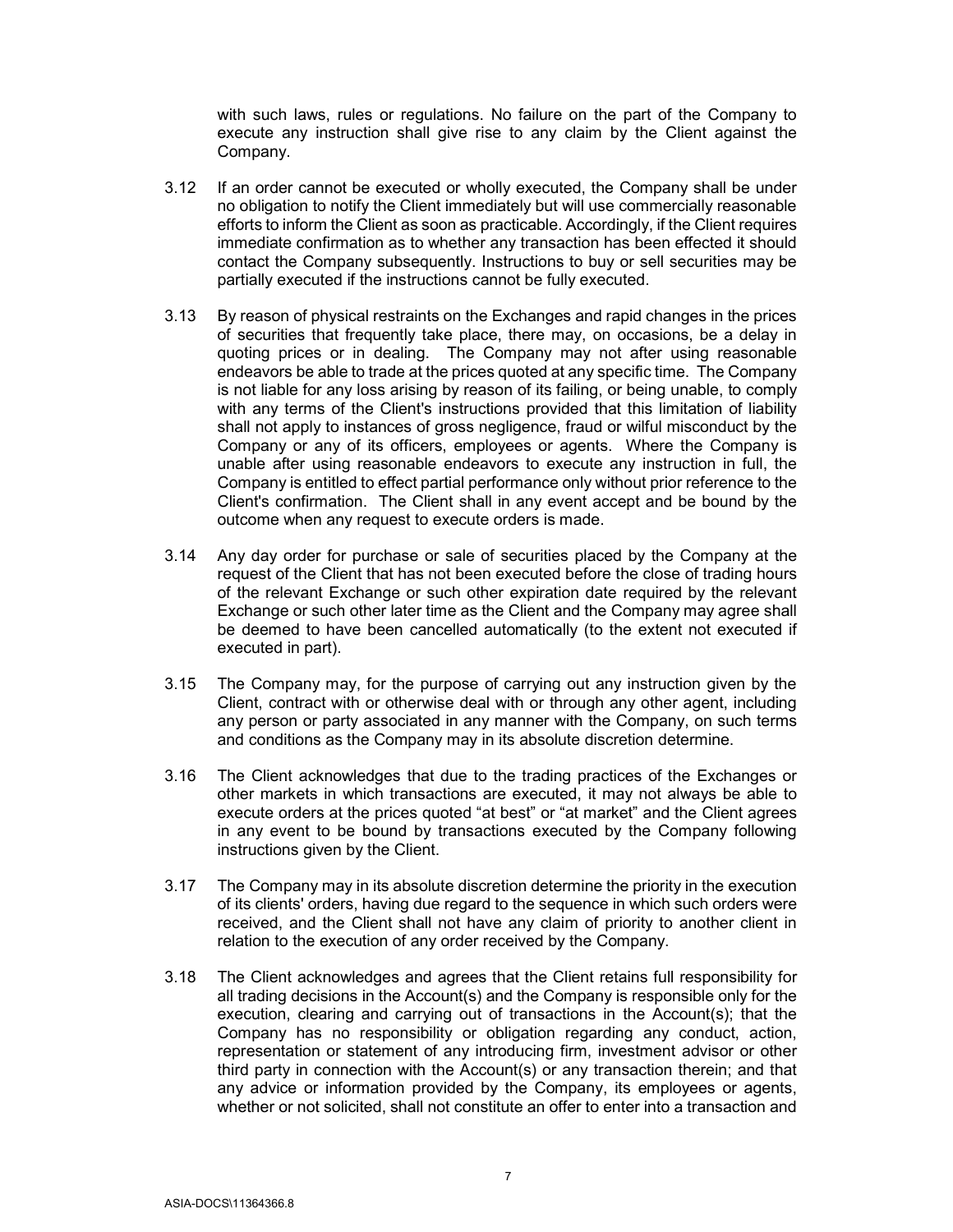the Company shall be under no liability whatsoever in respect of such advice or information.

- 3.19 The Client acknowledges and accepts that the Company does not provide "Hold Mail" services to its clients.
- 3.20 The Client hereby acknowledges and agrees that under normal circumstances the Company does not accept third-party monies deposits and third-party monies withdrawals.
- 3.21 Without prejudice to Clause 3.20 and under exceptional and legitimate circumstances, the Company may accept third-party monies deposit requests and third-party monies withdrawal requests (collectively, the "Third-Party Deposit and Withdrawal Requests") from the Client under exceptional and legitimate circumstances subject to the Company's internal procedures and upon the Client providing to the Company such information as may be determined and required by the Company from time to time. Notwithstanding the foregoing, the Company shall be entitled, at its sole and absolute discretion, to refuse to act on such Third-Party Deposit and Withdrawal Requests and shall not be obliged to give any reason for such refusal.
- 3.22 For third-party monies deposit requests refused by the Company pursuant to Clause 3.21, the Client hereby agrees that the Company is hereby authorized to, without prior notice to the Client, to return such monies back to the original thirdparty source of deposit, and the Company shall not be liable to the Client or any third-party for any interests, charges, expenses, claims, losses, costs and damages arising from such monies return.
- 3.23 The Client hereby acknowledges and agrees that the Client shall indemnify and keep indemnified the Company from any losses incurred by the Company in connection with the Company's performance of any of its obligations or exercise of its right or discretion in connection with the Third-Party Deposit and Withdrawal Requests.

#### 4 MARGIN AND FUNDING

This Agreement shall apply to an account for cash dealing only. Nothing in this Agreement shall oblige the Company or any Group Company to grant or maintain any margin or credit facilities.

#### 5 SETTLEMENT

- 5.1 Unless otherwise agreed in writing, in respect of each sale and purchase transaction executed on the Client's behalf, unless the Company is already holding cash or securities on the Client's behalf to settle the transaction:
	- 5.1.1 where the Company acts as agent of the Client in respect of the transaction, (i) the Client shall pay the Company cleared funds against delivery of securities purchased by the Company on the Client's behalf against a credit to the Account(s); or (ii) the Client shall deliver to the Company securities in deliverable form sold by the Company on the Client's behalf against a debit to the Account(s) for the securities sold by the Company on the Client's behalf, as the case may be; or
	- 5.1.2 where the Company acts as principal in respect of the transaction, (i) the Client as counterparty to the transaction shall pay the Company cleared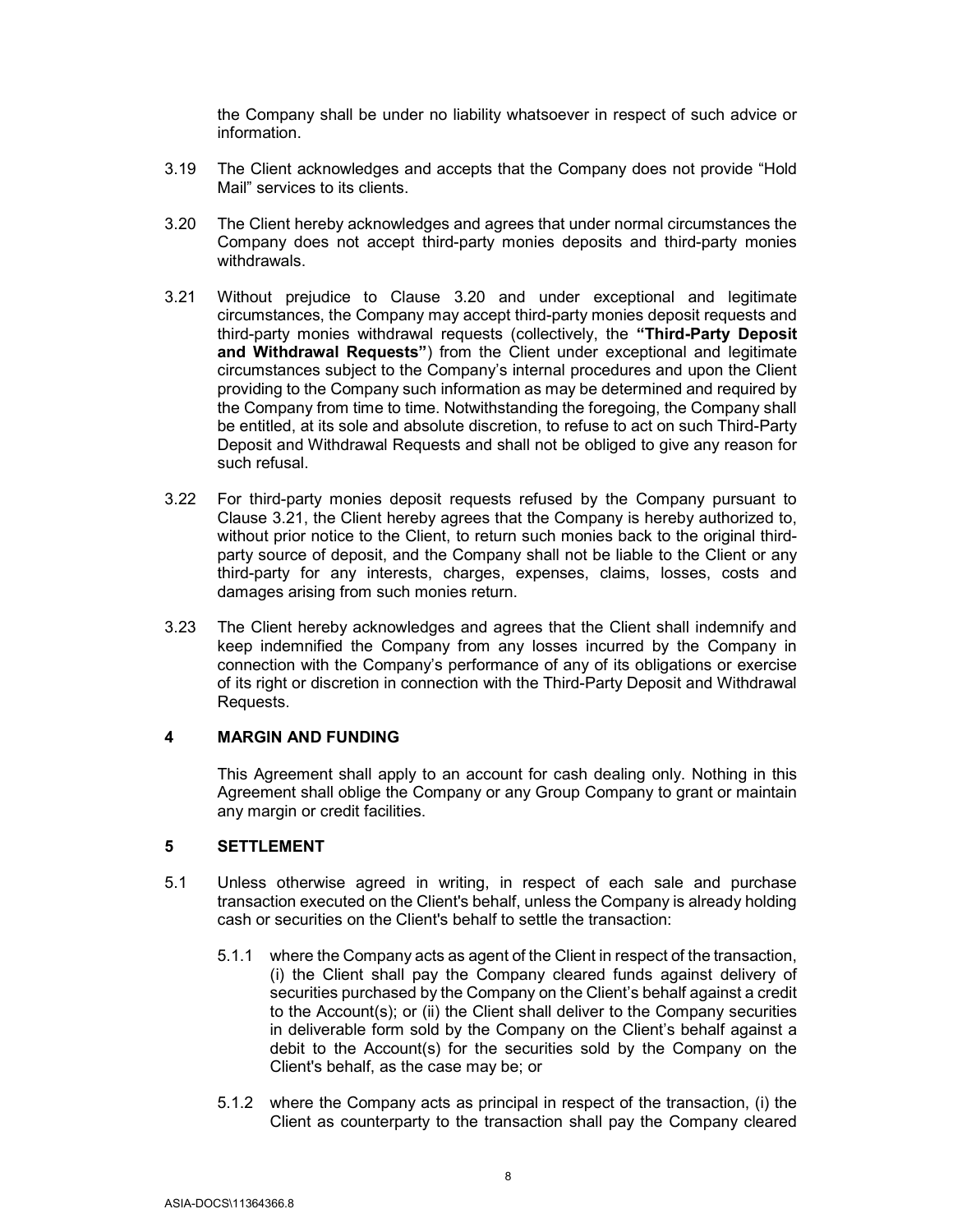funds against delivery of securities by the Company as credited to the Account(s) for the securities purchased by the Client; or (ii) the Client as counterparty to the transaction shall deliver to the Company securities in deliverable form sold by the Client to the Company against a debit to the Account(s) for the securities sold by the Client, as the case may be;

by such date and time as prescribed and notified (whether verbally or in writing) to the Client by the Company in relation to the relevant transaction.

- 5.2 Unless otherwise agreed in writing by the Company, the Client agrees that should the Client fail to make such payment or delivery of securities by the time and date prescribed by the Company pursuant to as mentioned in Clause 5.1, the Company is hereby authorized to:
	- 5.2.1 in the case of a purchase transaction, to transfer or sell any such purchased securities to satisfy the Client's obligations to the Company; or
	- 5.2.2 in the case of a sale transaction, to borrow and/or purchase such sold securities to satisfy the Client's obligations to the Company.
- 5.3 The Client hereby acknowledges that the Client shall be responsible to and will indemnify and keep indemnified the Company from any loss, costs, fees and expenses incurred by the Company in connection with the Client's failure to meet its obligations by the due date as described in Clause 5.1.

#### 6 SHORT SALES

- 6.1 Whenever any instruction to be given by the Client is an instruction to sell in respect of securities which the Client does not own (i.e. is a short sale), the Client undertakes to inform the Company immediately of the same (including where the Client has borrowed stock for the purposes of the sale).
- 6.2 The Client acknowledges that the Company has the absolute discretion to reject an instruction to sell for short account on behalf of the Client. The Company shall not be responsible to the Client for identifying whether or not an instruction is to sell for short account.
- 6.3 The Client acknowledges and agrees that no short selling orders will be accepted by the Company unless the Client provides the Company with such confirmation, documentary evidence and assurance as the Company in the Company's opinion considers necessary to show that the Client has a presently exercisable and unconditional right to vest such securities in the purchaser before placing any short selling order.
- 6.4 The designation of a sale order by the Client that is not marked "short" shall constitute a representation by the Client that the Client owns and intends to deliver the securities (i.e., the sale is "long"); and if the securities is not in CCBIS's possession at the time of contract for sale, the Client shall deliver the security to CCBIS promptly but in no even later than the applicable settlement date.

#### 7 COMMISSIONS AND EXPENSES

7.1 All transactions executed in pursuance of the instructions of the Client on the Exchanges shall be subject to a transaction levy and any other levies that the relevant Exchange from time to time may impose. The Company is authorized to collect any such levies in accordance with the rules prescribed by the relevant Exchange from time to time.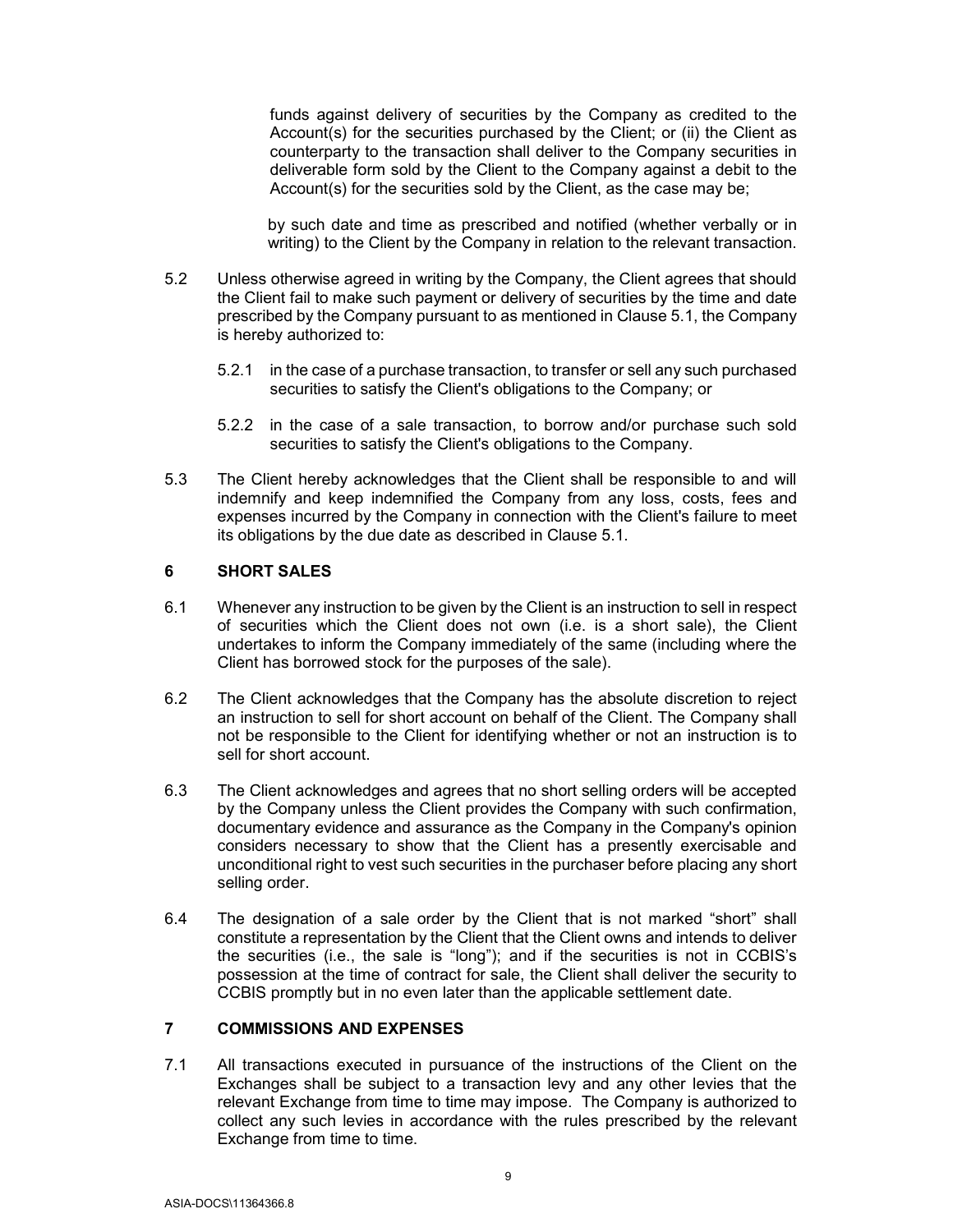- 7.2 Without prejudice and in addition to any other rights and remedies of the Company hereunder, the Client hereby irrevocably authorises the Company, without prior notice to the Client, to apply or withhold all or any part of any cash, securities or other properties held for the account of the Client by the Company in the Account(s) whatsoever and whether or not relating to a particular transaction or order, in or towards payment of money properly required to meet commissions, brokerages, taxes (including taxes that are potentially payable as determined by the Company in its reasonable discretion), stamp duties, bank charges, transfer fees, interest, custodial expenses or other charges in respect of or connected with the Account(s) or any transactions or services thereof or any securities therein. The Client shall also on demand pay the Company forthwith such amounts or additional amounts as notified by the Company to him from time to time.
- 7.3 The Company and/or any of its associated entities shall, at the Company's absolute discretion, be entitled to solicit, accept and retain from any broker or any other person and retain for the Client its own account and benefit absolutely any and all profit, rebate (including rebates from standard commissions charged by brokers or other agents to their clients), brokerage, commission, fee, benefit, discount and other advantage (whether monetary or otherwise) from any person arising out of or in connection with the Account(s) or the provision of the services under the Agreement, whether these are managed, advised, issued or distributed by the Company, without having to account to the Client.
- 7.4 The Company and/or any of its associated entities or agents shall, at their absolute discretion, be entitled to solicit, accept and retain any benefit in connection with any transaction effected with any person for the Client in accordance with this Agreement, including any commissions, rebates or similar payments received in connection therewith, and rebates from standard commissions charged by companies or other agents to their clients. The Company and/or any of its associated entities or agents shall also, at their absolute discretion, be entitled to offer any benefit in connection with any transaction effected with any person for the Client pursuant to the terms and subject to the conditions of this Agreement, including any benefit relating to commissions or similar payments in connection therewith.
- 7.5 Unless otherwise informed by the Company, the Company is not an independent intermediary because: (a) it receives fees, commissions, or other monetary benefits from other parties (which may include product issuers) in relation to its distribution of investment products to the Client. For details, the Client should refer to the Company's disclosure on monetary benefits which it is required to deliver to the Client prior to or at the point of entering into any transaction in investment products; and/or (b) it receives non-monetary benefits from other parties, or has close links or other legal or economic relationships with issuers of products that it may distribute to the Client.

#### 8 INTEREST

8.1 Unless otherwise indicated, the Client undertakes to pay interest to the Company in respect of any debit balance on the Account(s) or any amount otherwise owing to the Company at any time at such rate as may be specified from time to time by the Company or failing any such specification at a rate equivalent to 5 per cent per annum above the best lending rate quoted by China Construction Bank Corporation from time to time. Such interest shall accrue on a day-to-day basis and shall be payable on the last day of each calendar month or upon any demand being made by the Company.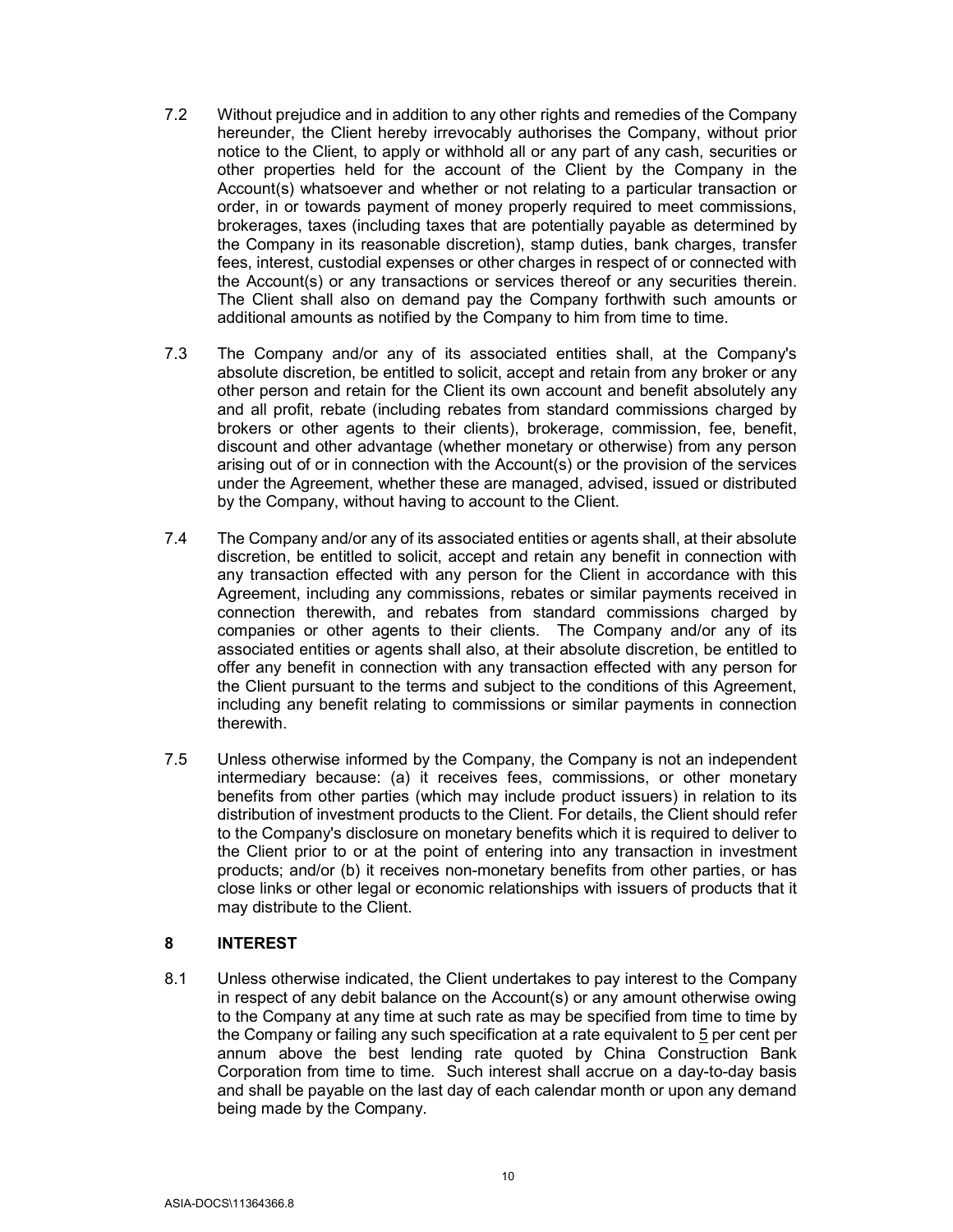8.2 The Company may pay interest on credit balance on the Account(s) at the rate and time as determined by the Company from time to time. Notwithstanding the foregoing, the Company may apply negative interest rate over credit balance on the Account(s). Negative interest will be calculated at the rate, and be debited from the Account(s) at the time, determined by the Company from time to time. Different currencies may have different rates and such negative interest will be calculated for each day over a 360 or 365 day year according to the Company's practice for the relevant currency.

# 9 SECURITIES IN THE ACCOUNT(S)

- 9.1 The Client authorizes the Company and its associated entities, in respect of all securities held in the Account(s) and all securities received or held by or on behalf of the Company (or any corporation which is in a controlling entity relationship with the Company) for or on behalf of the Client or in which the Client has a legal or equitable interest in accordance with the Client Securities Rules, as applicable, to (a) register such securities in the name of an associated entity of the Company or in the Client's name, or (b) deposit such securities in safe custody in a segregated account which is designated as a trust account or client account and established and maintained in Hong Kong by the Company or an associated entity of the Company with an authorized financial institution, an approved custodian or another intermediary licensed for dealing in securities, or otherwise in accordance with the Client Securities Rules.
- 9.2 Any securities held by the Company, any associated entity of the Company, banker, institution, custodian or other intermediary pursuant to Clause 9.1 shall be at the sole risk of the Client and the Company and the relevant associated entity, banker, institution, custodian and other intermediary shall be under no obligation to insure the Client against any risk, and such obligation shall be the sole responsibility of the Client.
- 9.3 If in relation to any securities deposited with the Company which are not registered in the Client's name, any dividends or other distributions or benefits accrue in respect of such securities, the Account(s) shall be credited (or other payment made to the Client as may be agreed between the Company and the Client) with the proportion of such benefit equal to the proportion of the securities held on behalf of the Client out of the total number or amount of such securities.
- 9.4 If in relation to any securities deposited with the Company but which are not registered in the name of the Client, and loss is suffered by the Company, the Account(s) may be debited (or payment made by the Client as may be agreed) with the proportion of such loss equal to the proportion of the securities held on behalf of the Client out of the total number or amount of such securities.
- 9.5 Except as provided in Clauses 3.22, 5.2, 9.6 and 12.2 below, the Company shall not, without the Client's oral or written direction or standing authority under the Client Securities Rules, deposit, transfer, lend, pledge, re-pledge or otherwise deal with any securities of the Client for any purpose.
- 9.6 Pursuant to section 6(3) of the Client Securities Rules, as applicable, the Client authorizes the Company to dispose, or initiate a disposal by its associated entity, of any of the securities held in the Account(s) and all securities received for or on the account of the Client or in which the Client has a legal or equitable interest (and the Company shall have absolute discretion to determine which securities are to be disposed of) in settlement of any liability owed by or on behalf of the Client to the Company or its the associated entity or any third party.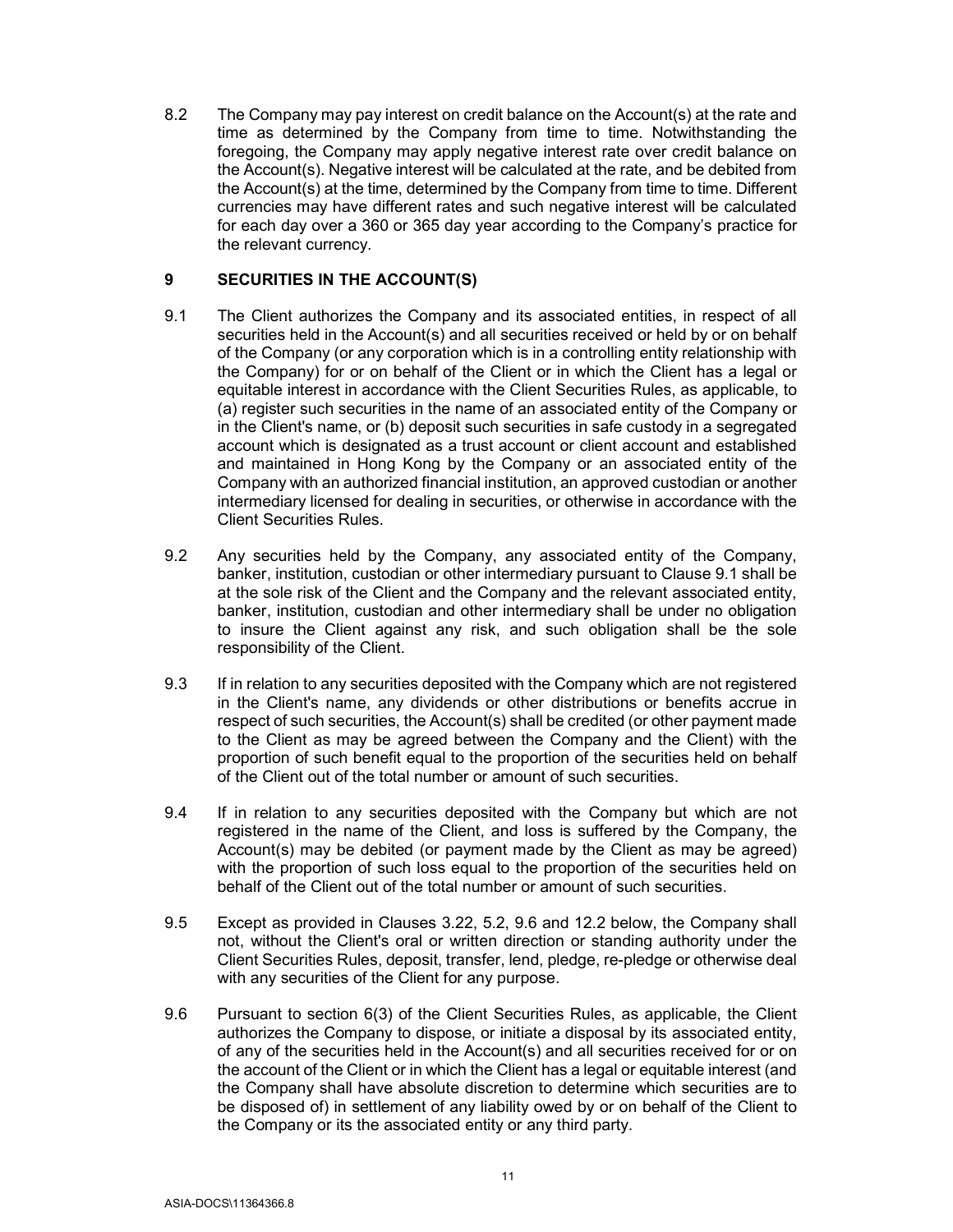9.7 The Company's obligations under Clause 9.1 shall be satisfied by the delivery, holding or registration in the Client's name or the Client's nominee of securities of the same class, denomination and nominal amount as, and rank pari passu with, those originally deposited with, transferred to or acquired by the Company on the Client's behalf (subject always to any capital reorganization which may have occurred in the meantime) and the Company shall not be bound to deliver or return securities which are identical with such securities in terms of number, class denomination, nominal amount and rights attached thereto.

#### 10 MONIES IN THE ACCOUNT(S)

The Company shall deal with all monies held in the Account(s) and all monies received for or on the account of the Client or in which the Client has a legal or equitable interest in accordance with the Client Money Rules, as applicable. Unless otherwise agreed between the Client and the Company, the Client agrees that the Company shall be entitled to retain absolutely and for its own benefit any interest accrued on such monies.

#### 11 NEW LISTING OF SECURITIES

- 11.1 In the event that the Client requests and authorizes the Company to apply for securities in respect of a new listing and/or issue of securities on the Exchange as his agent and for his benefit or for the benefit of any other person, the Client hereby warrants to and for the Company's benefit that the Company have authority to make such application on the Client's behalf.
- 11.2 The Client shall familiarize himself and comply with all the terms and conditions governing the securities of the new listing and/or issue and the application for such new securities set out in any prospectus and/or offering document and the application form or any other relevant document in respect of such new listing and/or issue and the Client agrees to be bound by such terms and conditions in any such transaction the Client may have with the Company.
- 11.3 The Client hereby gives to the Company all the representations, warranties and undertakings which an applicant for securities in a new listing and/or issue is required to give (whether to the issuer, sponsors, underwriters or placing agents of the relevant securities, the Exchange or any other relevant regulator or person).
- 11.4 The Client hereby further declares and warrants, and authorizes the Company to disclose and warrant to the Exchange on any application form (or otherwise) and to any other person as appropriate, that any such application made by the Company as his agent is the only application made, and the only application intended to be made, by the Client or on the Client's behalf, to benefit the Client or the person for whose benefit the Client is applying. The Client acknowledges and accepts that the aforesaid declaration and warranty will be relied upon by the Company and by the issuer, sponsors, underwriters or placing agents of the relevant securities, the Exchange or any other relevant regulator or person in respect of any application made by the Company as the Client's agent.
- 11.5 The Client acknowledges that any application made by an unlisted company which does not carry on any business other than dealing in securities and in respect of which the Client exercises statutory control shall be deemed to be an application made for the benefit of the Client.
- 11.6 The Client recognizes and understands that the legal, regulatory requirements and market practice in respect of applications for securities may vary from time to time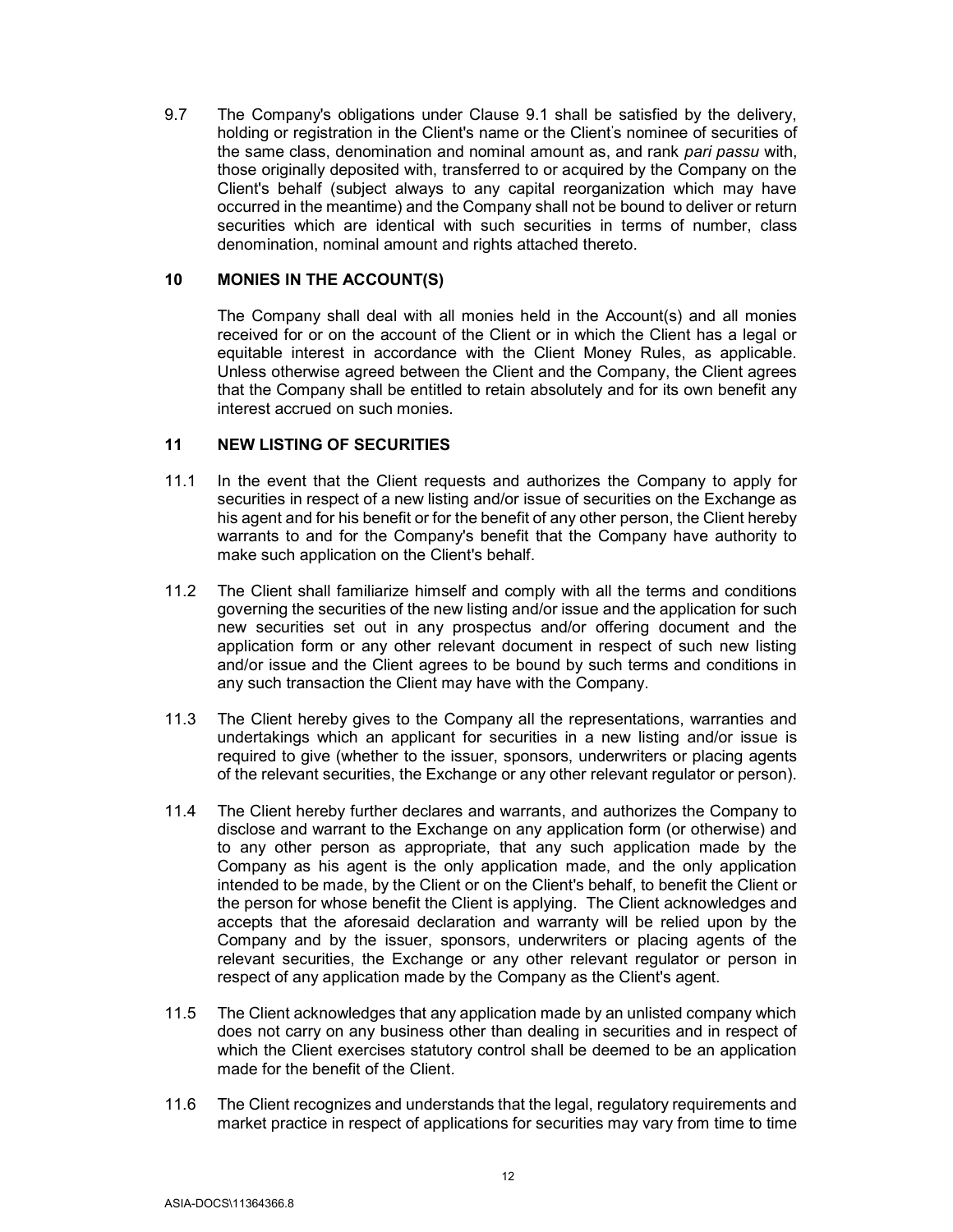as may the requirements of any particular new listing or issue of securities. The Client undertakes to provide to the Company such information and take such additional steps and make such additional representations, warranties and undertakings as may be required in accordance with such legal, regulatory requirements and market practice as the Company may in the Company's absolute discretion determine from time to time.

- 11.7 In relation to a bulk application to be made by the Company or the Company's agent on the Company's own account and/or on behalf of the Client and/or the Company's other clients, the Client acknowledges and agrees:
	- 11.7.1 that such bulk application may be rejected for reasons which are unrelated to the Client and the Client's application and neither the Company nor the Company's agent shall, in the absence of fraud, gross negligence or wilful default, be liable to the Client or any other person in consequence of such rejection; and
	- 11.7.2 to indemnify the Company in accordance with Clause 20 if such bulk application is rejected either in circumstances where the representations and warranties have been breached or otherwise because of factors relating to the Client.

# 12 EVENT OF DEFAULT

- 12.1 Any one of the following events shall constitute an event of default ("Event of Default"):
	- 12.1.1 the Client's failure to pay any deposits or any other sums payable to the Company or submit to the Company any documents or deliver any securities to the Company hereunder, when called upon to do so or on due date and in the case where an Account is being held in the joint name of two or more persons, any such failure of payment, submission or delivery by any one of them;
	- 12.1.2 default by the Client in the due performance of any of the terms of this Agreement and the observance of any applicable laws, regulation, by-laws, rules and requirements of the appropriate Exchanges and/or Clearing Houses;
	- 12.1.3 the filing of a petition in bankruptcy, winding up or the commencement of other analogous proceedings against the Client;
	- 12.1.4 any representation or warranty made by the Client to the Company in this Agreement or in any document being or becoming incorrect or misleading;
	- 12.1.5 any consent, authorization or board resolution required by the Client (being a corporation or a partnership) to enter into this Agreement being wholly or partly revoked, suspended, terminated or ceasing to remain in full force and effect;
	- 12.1.6 the occurrence of any event which, in the reasonable opinion of the Company, might jeopardize any of its rights under this Agreement;
	- 12.1.7 the receipt by the Company of notice of any dispute as to the validity of any order or instruction from the Client; and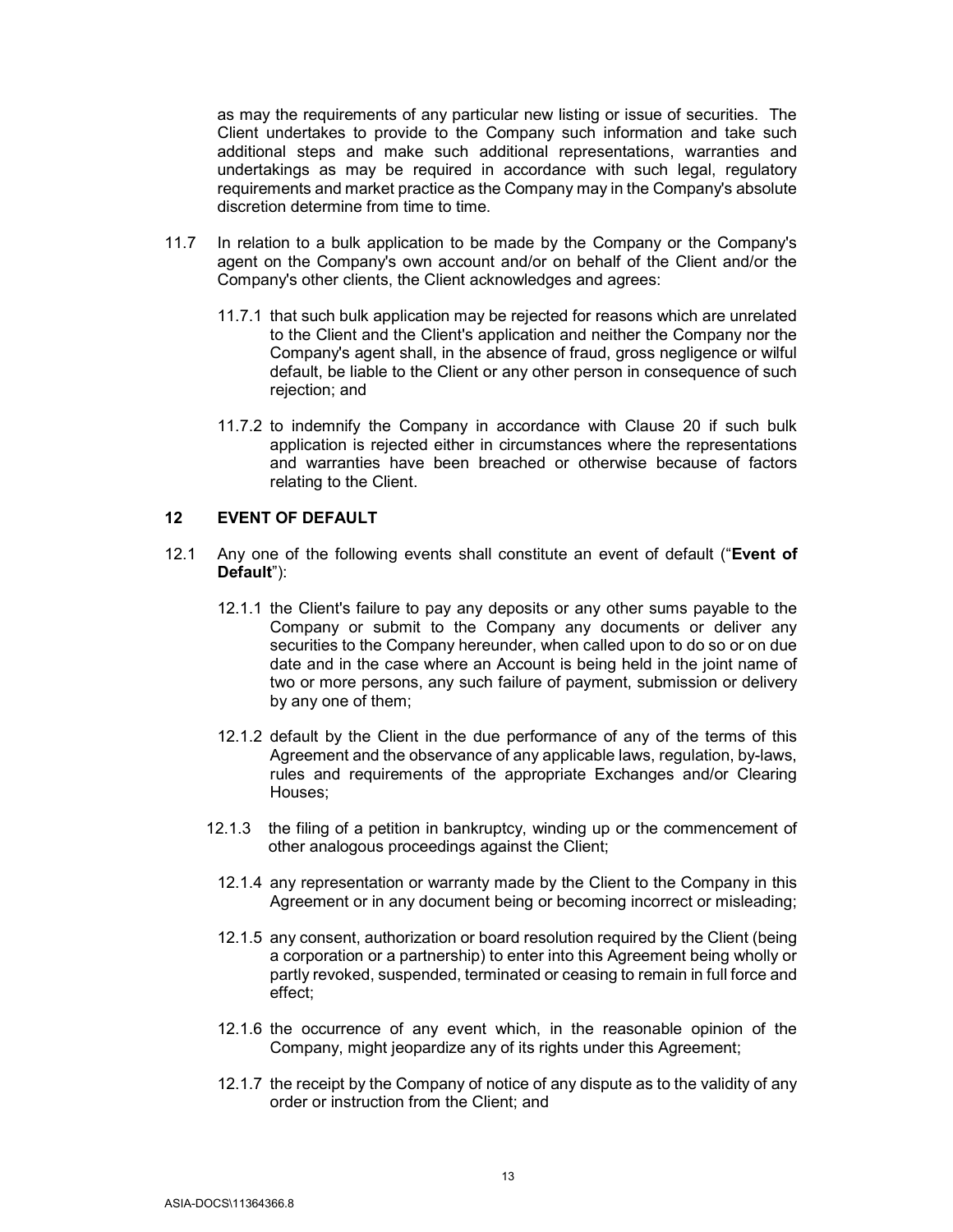- 12.1.8 the continued performance of this Agreement becomes illegal or claim by any government authority to be illegal.
- 12.2 If an Event of Default occurs, without prejudice to any other rights or remedies that the Company may have against the Client and without further notice to the Client, the Company is authorised to and shall be entitled at its sole discretion, taking any or all of the following actions:
	- 12.2.1 immediately close the Account(s);
	- 12.2.2 terminate all or any part of this Agreement;
	- 12.2.3 cancel any or all outstanding orders or any other commitments made on behalf of the Client;
	- 12.2.4 close any or all contracts between the Company and the Client, cover any short position of the Client through the purchase of securities on the relevant Exchange(s) or, subject to Clauses 9.5 and 9.6, liquidate any long position of the Client through the sale of securities on the relevant Exchange(s);
	- 12.2.5 subject to Clauses 9.5 and 9.6, dispose of any or all securities and other property held for or on behalf of the Client and to apply the proceeds thereof and any cash deposit(s) to settle all outstanding balances owing to the Company;
	- 12.2.6 combine, consolidate and set-off any or all accounts of the Client in accordance with Clause 14; and
	- 12.2.7 sell, transfer or otherwise dispose any or all securities and other property in the Account(s) or held for or on behalf of the Client for the purpose of complying with the applicable laws, regulations, by-laws and rules of the appropriate Exchanges and/or Clearing Houses or meeting the requirements thereof.
- 12.3 In the event of any sale or liquidation pursuant to this Clause 12:
	- 12.3.1 the Company shall not be responsible for any loss occasioned thereby howsoever arising if the Company has already used reasonable endeavors to sell or dispose of the securities or any part thereof at the then available market price;
	- 12.3.2 the Company will exercise its own judgment in determining the time to sell or dispose of the securities or any part thereof and the Company shall not be responsible for any loss occasioned thereby;
	- 12.3.3 the Company shall be entitled to appropriate to itself or sell or dispose of the securities or any part thereof at the current price to any of the Company's Group Companies without being in any way responsible for loss occasioned thereby howsoever arising and without being accountable for any profit made by the Company and/or any of the Company's Group Companies; and
	- 12.3.4 the Client undertakes to pay to the Company any deficiency if the net proceeds of sale or net proceeds of liquidation shall be insufficient to cover all the outstanding balances owing by the Client to the Company.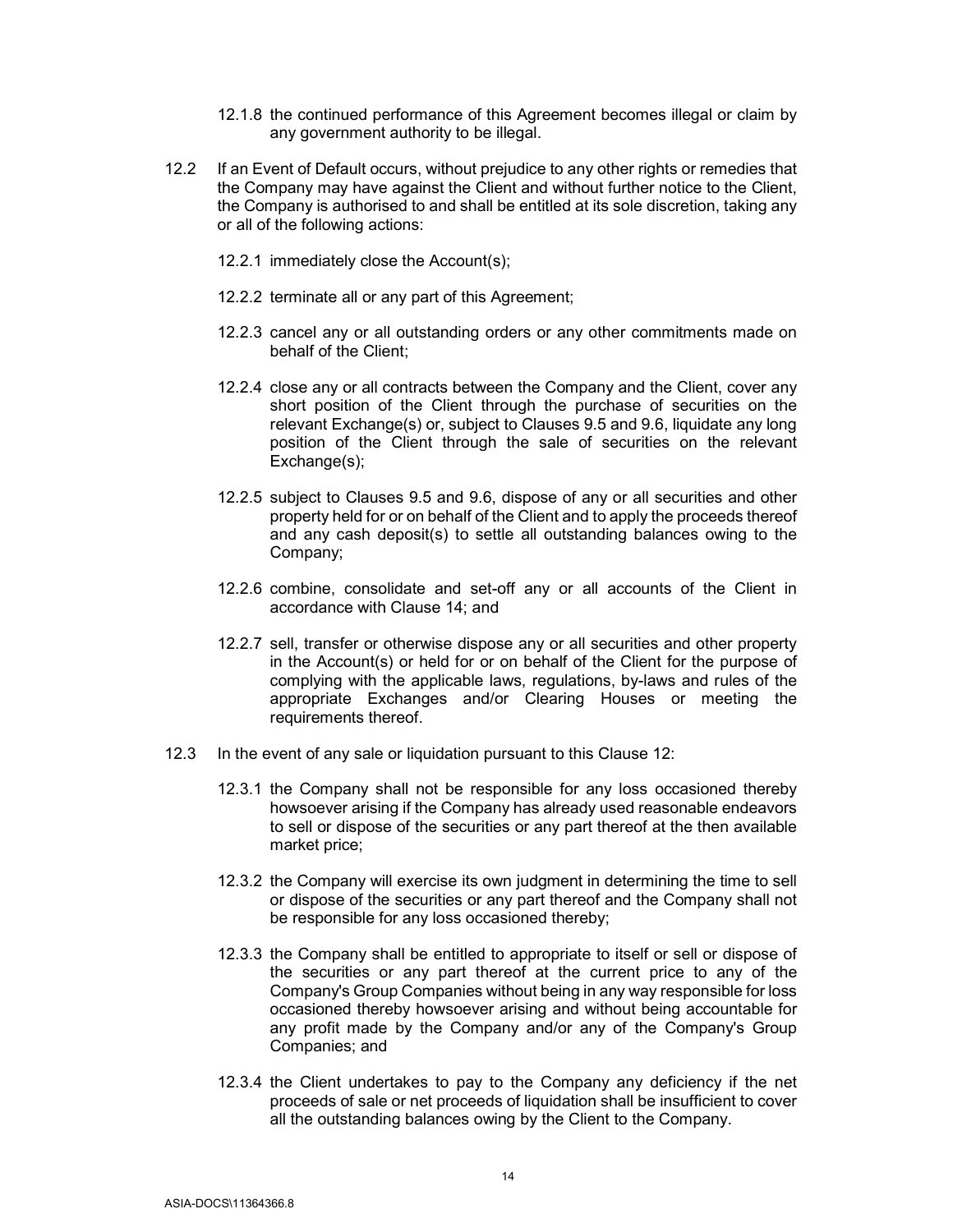12.4 Any determination of whether an Event of Default has occurred shall be made by using reasonable judgment. The Client undertakes to notify the Company immediately in writing of the occurrence of any such event which does or is unlikely to constitute an Event of Default (although any failure to so notify the Company will not prevent an Event of Default from having occurred).

### 13 PROCEEDS OF SALE

- 13.1 Subject to Clauses 9.5 and 9.6, the proceeds of sale or liquidation of the Account(s) made under Clause 12 shall be applied in the following order of priority and any residue shall be paid to the Client or to its order:
	- 13.1.1 payment of all costs, charges, legal fees and expenses including stamp duty, commission and brokerage properly incurred by the Company in transferring and selling all or any of the securities or properties in the Account(s) or in perfecting title thereto;
	- 13.1.2 payment of all interest due;
	- 13.1.3 payment of all monies and liabilities due, owing or incurred by the Client, to the Company;
	- 13.1.4 payment of all monies and liabilities due, owing or incurred by the Client to any of the Group Companies.
- 13.2 Subject to the Client Money Rules, any dividends, interest or other payments which may be received or receivable by the Company in respect of any of the securities may be applied by the Company as though they were proceeds of sale hereunder notwithstanding that the power of sale may not have arisen and notwithstanding that subsequent to the execution of this Agreement the Company may have paid any of the said dividends, interest or other payments to the Client.

# 14 SET-OFF, LIEN AND COMBINATION OF ACCOUNTS

- 14.1 In addition and without prejudice to any general liens, rights of set-off or other similar rights to which the Company may be entitled under law or this Agreement, all securities, receivables, monies (in any currency) and other property of the Client (held by the Client either individually or jointly with others) held by or in the possession of the Company at any time shall be subject to a general lien in favor of the Company as continuing security to offset and discharge all of the Client's obligations, arising from the business of dealing in securities or otherwise, to the Company and any of the Group Companies.
- 14.2 In addition and without prejudice to any general liens or other similar rights which the Company may be entitled under law or this Agreement and subject to applicable rules and regulations, including without limitation, the Client Money Rules and the Client Securities Rules, the Company for itself and as agent for any of the Group Companies, at any time without notice to the Client, may combine or consolidate any or all accounts, of any nature whatsoever and either individually or jointly with others, with the Company or any of the Group Companies and the Company may set off or transfer any monies (in any currency), securities or other property in any such accounts to satisfy obligations or liabilities of the Client to the Company or any of the Group Companies, whether such obligations and liabilities are actual or contingent, primary or collateral, secured or unsecured, or joint or several.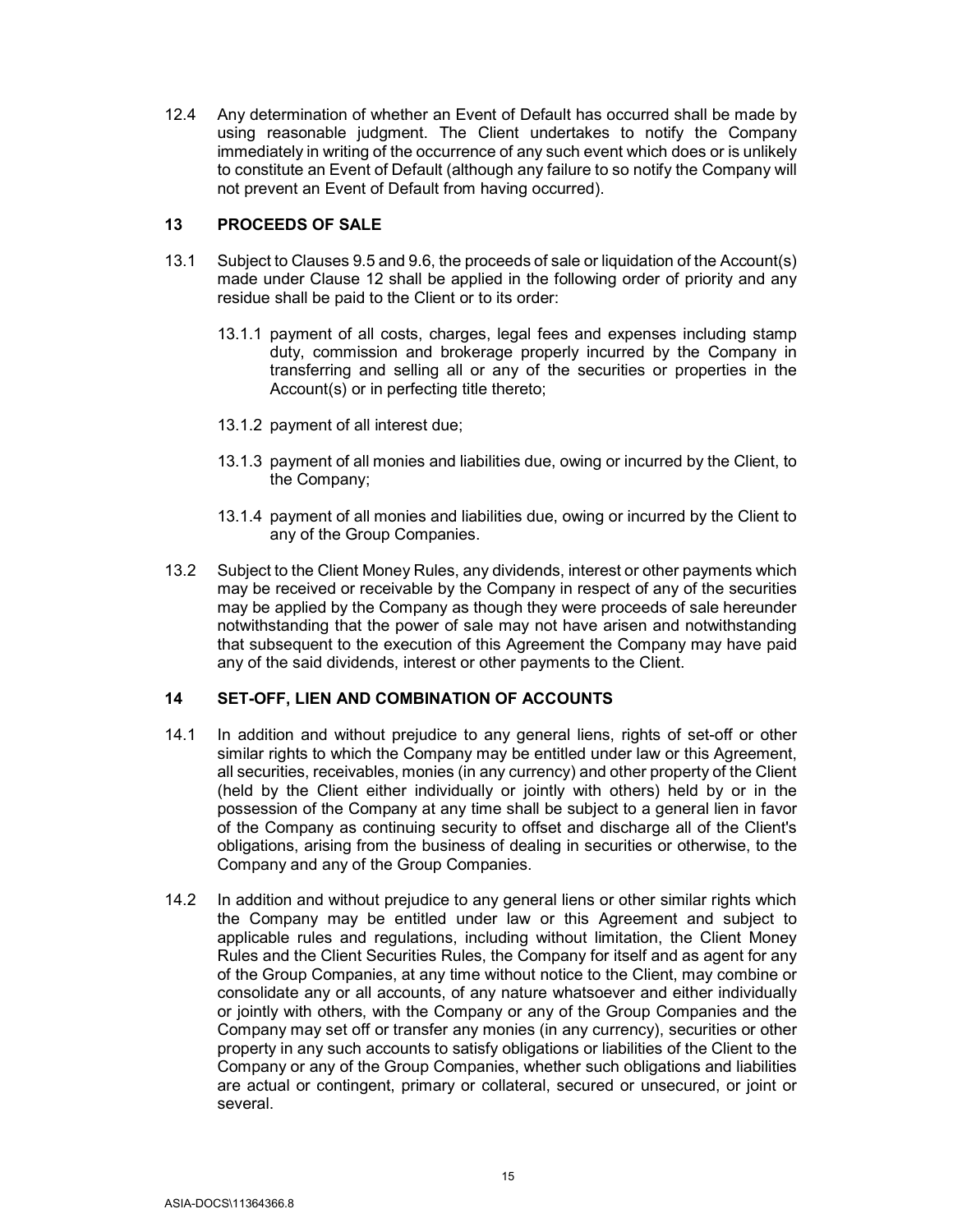14.3 Without limiting or modifying the general provisions of this Agreement and subject to applicable rules and regulations, including without limitation, the Client Money Rules and the Client Securities Rules, the Company may, without notice, transfer all or any sum or properties interchangeably between any of the accounts maintained at any time by the Client with the Company and any of the Group Companies.

#### 15 CLIENT MONEY STANDING AUTHORITY

- 15.1 The Client Money Standing Authority covers money held or received by the Company in Hong Kong (including any interest derived from the holding of the money which does not belong to the Company) in one or more segregated account(s) on the Client's behalf ("Monies").
- 15.2 The Client authorizes the Company to:
	- 15.2.1 combine or consolidate any or all segregated accounts, of any nature whatsoever and either individually or jointly with others, maintained by the Company or any of the Group Companies and the Company may transfer any sum of Monies to and between such segregated account(s) to satisfy the Client's obligations or liabilities to the Company or any of the Group Companies, whether such obligations and liabilities are actual or contingent, primary or collateral, secured or unsecured, or joint or several; and
	- 15.2.2 transfer any sum of Monies interchangeably between any of the segregated accounts maintained at any time by the Company or any of the Group Companies.
- 15.3 The Client acknowledges and agrees that the Company may do any of the things set out in Clause 15.2 without giving the Client notice.
- 15.4 The Client Money Standing Authority is given without prejudice to other authorities or rights which the Company or any of the Group Companies may have in relation to dealing in Monies in the segregated accounts.
- 15.5 The Client Money Standing Authority shall be valid for a period not more than 12 months from the date of this Agreement to 31 December each year, subject to renewal by the Client or deemed renewal under the Client Money Rules referred to in Clause 15.7.
- 15.6 The Client Money Standing Authority may be revoked by giving the Company written notice addressed to the Customer Service Department at the Company's address specified in the account opening form or such other address which the Company may notify the Client in writing for this purpose. Such notice shall take effect upon the expiry of 14 days from the date of the Company's actual receipt of such notice.
- 15.7 The Client understands that the Client Money Standing Authority shall be deemed to be renewed on a continuing basis without the Client's written consent if the Company issues the Client a written reminder at least 14 days prior to the expiry date of the Client Money Standing Authority, and the Client does not object to such deemed renewal before such expiry date.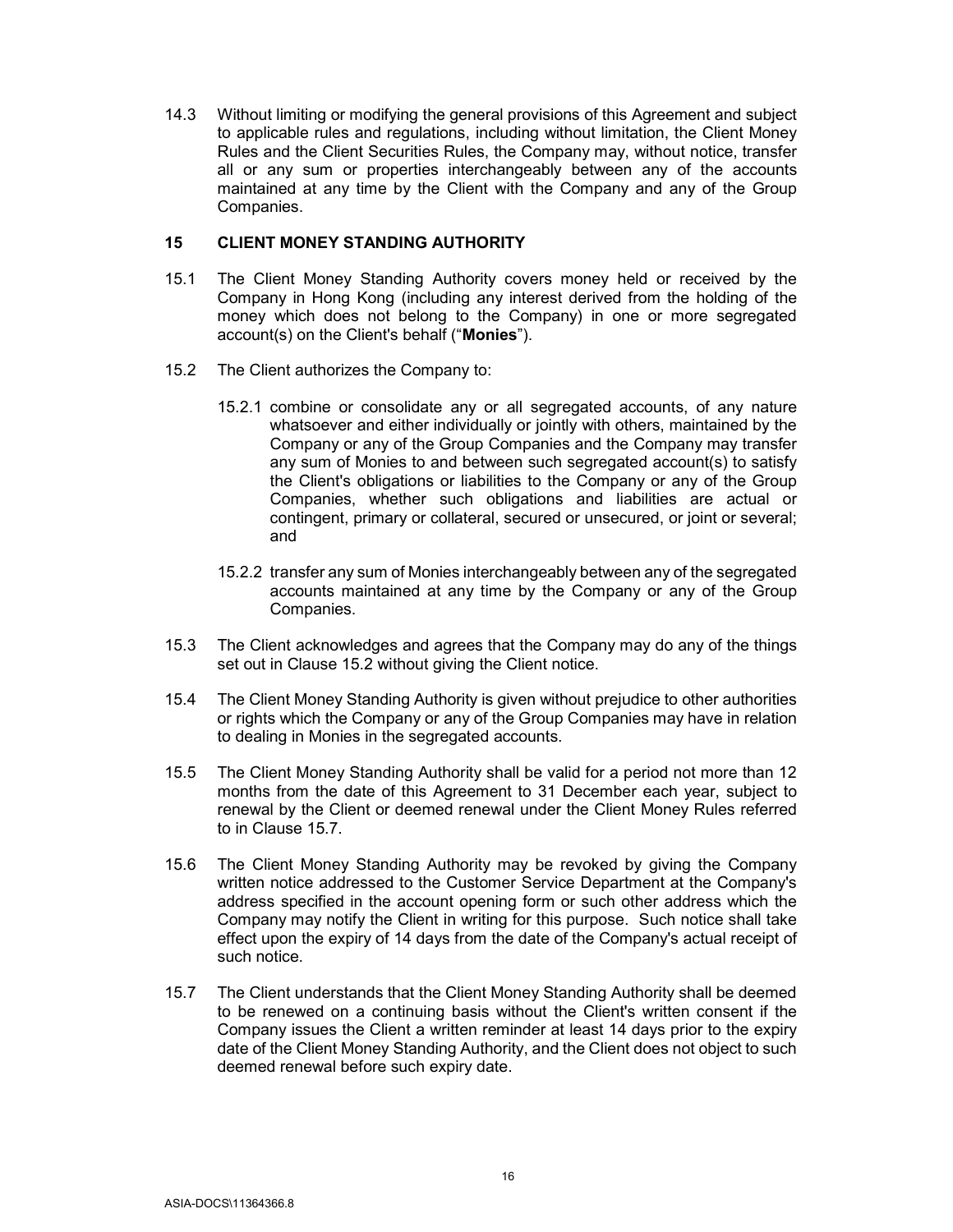#### 16 COMPLIANCE WITH LAWS, ETC.

- 16.1 The Client shall not instruct the Company to do anything in relation to the Account which is a breach of or would involve or result in the Company, any Group Company or any other person being in breach of the Securities and Futures Ordinance, the Rules of the Exchange, the Codes on Takeovers and Mergers and Share Repurchases or any other laws, rules or regulations in force or applicable to the conduct of the business of dealing in securities in Hong Kong or elsewhere or otherwise binding on the Company or any Group Company (whether or not having the force of law).
- 16.2 The Client acknowledges that it shall be solely responsible for compliance with all obligations of disclosure under the relevant provisions of Part XV of the Securities and Futures Ordinance, the Codes on Takeovers and Mergers and Share Repurchases, and any other applicable laws, rules or regulations relating to disclosure of interests in securities in Hong Kong or any other relevant countries, each as amended from time to time. The Company shall not be obliged to give notice of holdings to the Client in any form or by any time limit for such purpose save any notice or statement to be issued as expressly set out in this Agreement or as required by the applicable laws, regulations, by-laws and rules of the appropriate Exchanges and/or Clearing Houses. The Client acknowledges that neither the Company nor any Group Company, their respective directors, officers or employees shall be liable for any loss, cost or expense of the Client from any failure or delay by the Client or any other person to disclose in accordance with any such obligation nor any delay or default in notification to the Client as to the carrying into effect of instructions and shall indemnify the Company for any loss, cost or expense arising from any such failure.
- 16.3 The Client undertakes to the Company that the Client will not engage or attempt to engage, and that the Client has proper safeguards in place to prevent the Client from engaging, in any activity which may constitute market misconduct under the Securities and Futures Ordinance and further agrees to inform the Company immediately if the Client becomes aware of any activity by any person that may result in the Client being involved in market misconduct.
- 16.4 The Client agrees to provide to the Company and consents to the collection and processing by the Company of, any authorizations, waivers, forms, documentation and other information, relating to its status (or the status of its direct or indirect owners or accountholders) or otherwise required to be reported, under FATCA ("FATCA Information"). The Client further consents to the disclosure, transfer and reporting of such FATCA Information to any relevant government or taxing authority, any Group Company, any sub-contractors, agents, service providers or associates of the Company or Group Company, and any person making payments to the Company or any Group Company, including transfers to jurisdictions which do not have strict data protection or similar laws, to the extent that the Company reasonably determines that such disclosures, transfer or reporting is necessary or warranted to facilitate compliance with FATCA. The Client agrees to inform the Company promptly, and in any event, within 30 days in writing if there are any changes or amendments to the information supplied to the Company from time to time. The Client warrants that each person whose FATCA Information it provides (or has provided) to the Company has been notified of and agreed to, and has been given such other information as may be necessary to permit, the collection, processing, disclosure, transfer and reporting of their information as set out in this paragraph.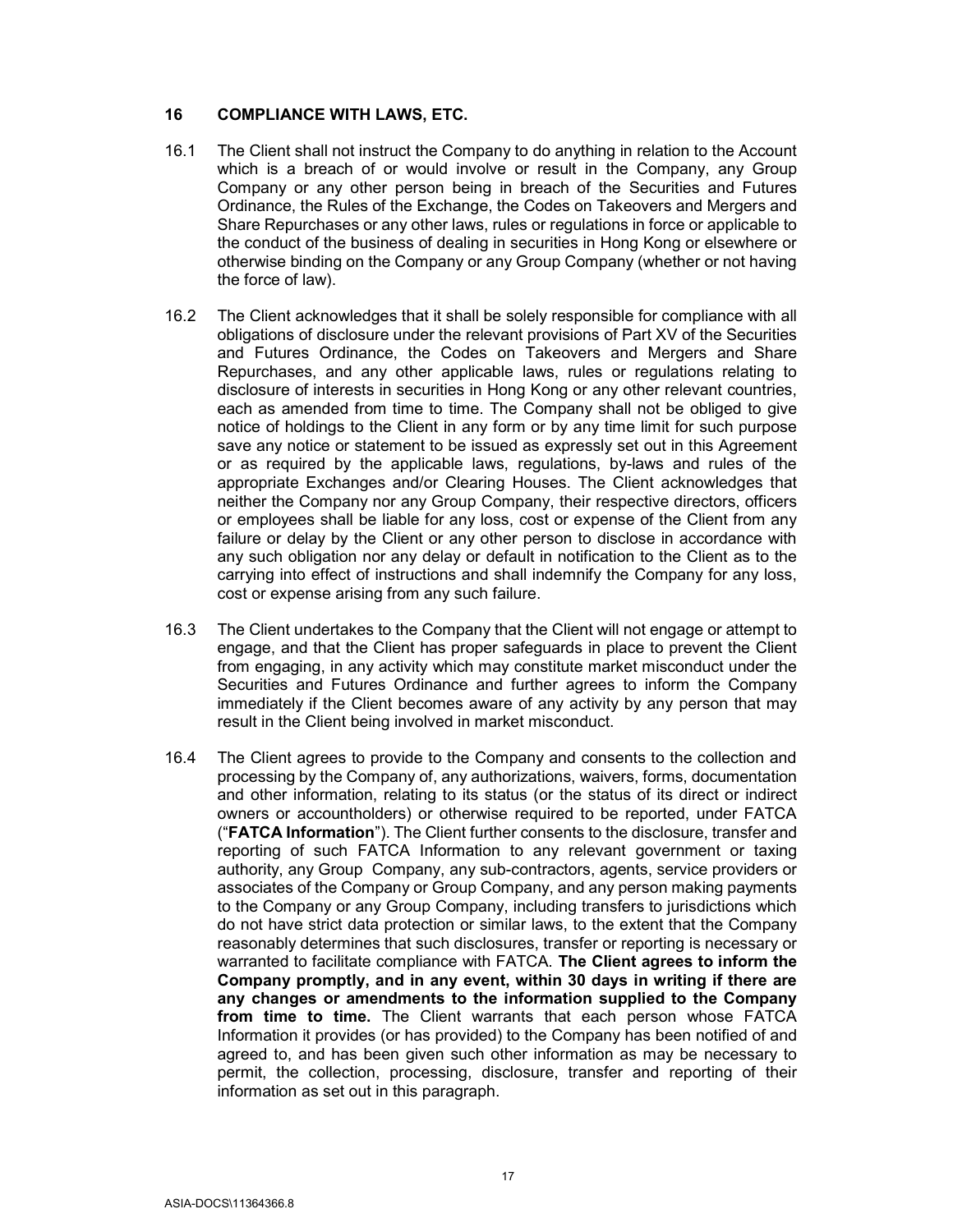- 16.5 The Client acknowledges that the Company may take or refrain from taking any action the Company reasonably determines it is required by FATCA to take or refrain from taking, including without limitation closing, transferring or blocking Account(s).
- 16.6 The Client agrees to provide all such information and documents as may be necessary (a) to verify the Client's identity and do all such acts and things as may be necessary to enable the Company to comply with the Applicable Laws and Regulations; or (b) for the Company to provide services to the Client. In particular, the Client:
	- (a) shall comply with all requests made by the Company, including the completion of a self-certification, for Financial Account Information to enable the Company to comply with its obligations pursuant to the Applicable Laws and Regulations, including but not limited to AEOI and FATCA;
	- (b) undertakes to comply with all requests made by the Company for Financial Account Information to enable the Company to comply with its obligations, requirements or arrangements for disclosing or using Financial Account Information;
	- (c) undertakes to inform the Company promptly, any in any event, within 30 days in writing with required documentation (including a self-certification) if there are any changes in circumstances or any changes or additions to the Financial Account Information that may affect the tax residency status of the Client or the identity and tax residency status of the controlling persons; and
	- (d) expressly authorizes the Company to make any reporting of the Financial Account Information as required under the Applicable Laws and Regulations (including but not limited to AEOI and FATCA) and acknowledges that the Financial Account Information may be reported to domestic and foreign tax authorities, including but not limited to the U.S. Internal Revenue Service and the Inland Revenue Department of Hong Kong which may exchange tax information with the tax authorities of another jurisdiction(s) or jurisdiction(s) in which the Customer may be resident for tax purposes pursuant to the legal provisions for exchange of Financial Account Information under the Inland Revenue Ordinance (Cap. 112) and the Applicable Laws and Regulations.

The Client agrees that the Company shall not be liable or responsible in anyway whatsoever and shall be held harmless against any loss, damage or withholding arising as a result of in connection with any delay or failure to process and application or transaction if such information and document requested by the Company have not been promptly provided by the Client to the Company.

# 17 REPRESENTATIONS AND WARRANTIES

- 17.1 The Client hereby represents and warrants to the Company on a continuing basis that:
	- 17.1.1 it is validly incorporated and existing under the laws of its country of incorporation and has full power and capacity to enter into and perform its obligations hereunder; its entry into this Agreement has been duly authorized by its governing body and is in accordance with the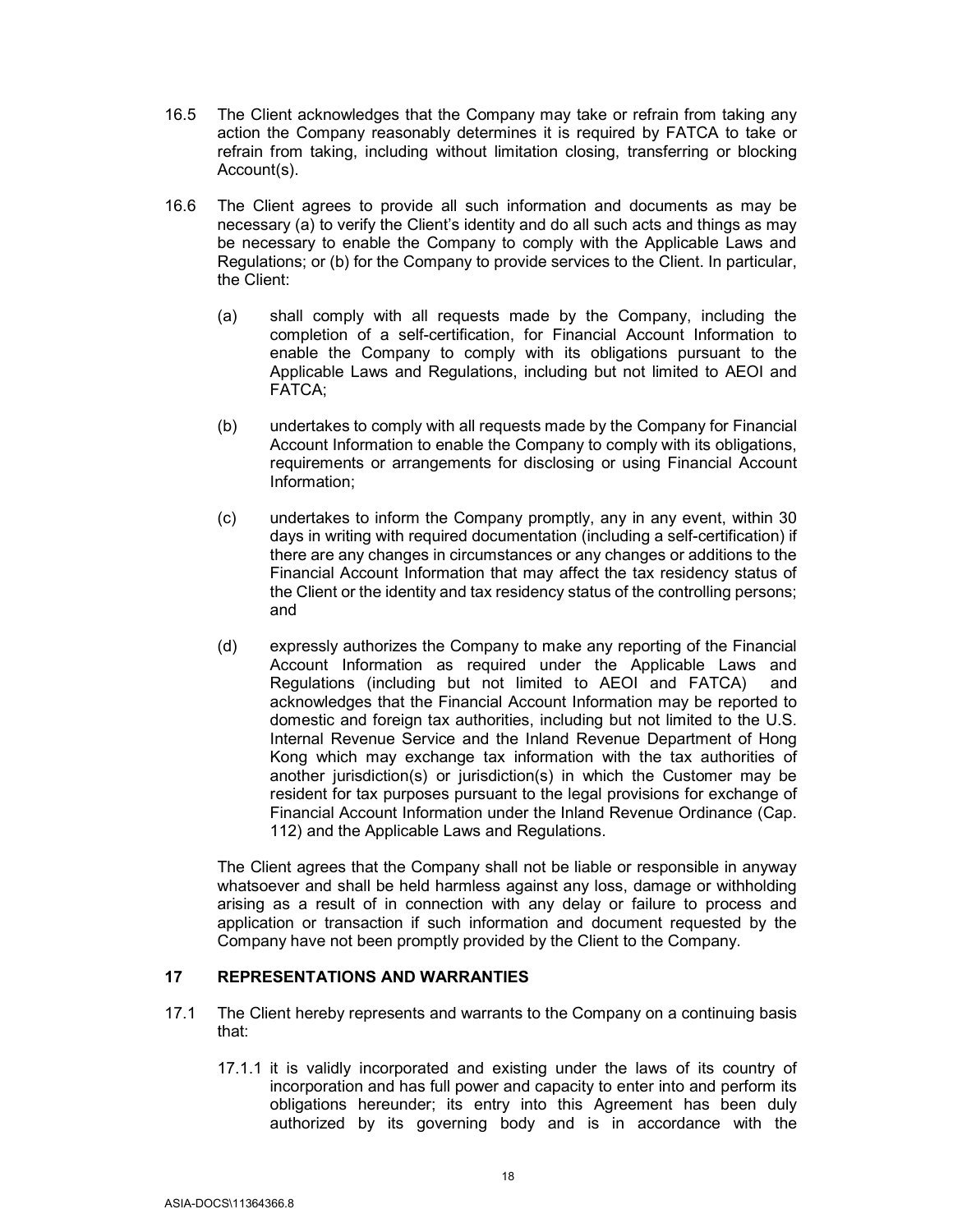memorandum and articles of association or by-laws as the case may be of the Client;

- 17.1.2 neither the signing, delivery or performance of this Agreement nor any instructions given hereunder will contravene or constitute a default under any existing applicable law, statute, ordinance, rule or regulation or judgment or cause to be exceeded any limit by which the Client or any of the Client's assets is bound;
- 17.1.3 save as otherwise disclosed to the Company in writing, all transactions to be effected under this Agreement are for the benefit of the Client (or, to the best of the Client's knowledge, its clients) and no other party has any interest therein;
- 17.1.4 subject to any security interest of any of the Group Companies created pursuant to any agreement between the Client and that Group Company, all securities provided by the Client for selling or crediting into the Account(s) are fully paid with valid and good title and whose legal and beneficial titles are owned by the Client (or, to the best of the Client's knowledge, its clients);
- 17.1.5 the information contained in the account application form or other information supplied by or on behalf of the Client to the Company in connection with the Account(s) is complete, true and correct. The Company is entitled to rely on such information until written notice from the Client of any changes therein has been received by the Company;
- 17.1.6 the Client understands the nature and suitability for its purposes of the types of transactions contemplated by the Agreement and the risks involved in them, and that it has sufficient experience to assess the suitability of such transactions;
- 17.1.7 in the case that the Client is dealing as an agent for its own underlying clients, it is in full compliance and is fully responsible for being complaint with all applicable laws, rules, regulations, guidelines, policies and codes relating to the eligibility, legitimacy and legality for the Company to execute trades on behalf of the underlying clients;
- 17.1.8 it has full power and authority to enter into this Agreement and to exercise the Client's right and perform the Client's obligations hereunder; and
- 17.1.9 all the representations and warranties made by the Client remain true and accurate at all times.

### 18 CLIENT IDENITY

- 18.1 If the Client effects transactions for the account of its clients, whether on a discretionary or non-discretionary basis, and whether as agent or by entering into matching transactions as principal with any clients of the Client, the Client hereby agrees that, in relation to a transaction where the Company has received an enquiry from SEHK and/or SFC ("Hong Kong Regulators"), the following provisions shall apply:
	- 18.1.1 Subject to as provided below, the Client shall, immediately upon request by the Company (which request shall include the relevant contact details of the Hong Kong Regulators), inform the Hong Kong Regulators of the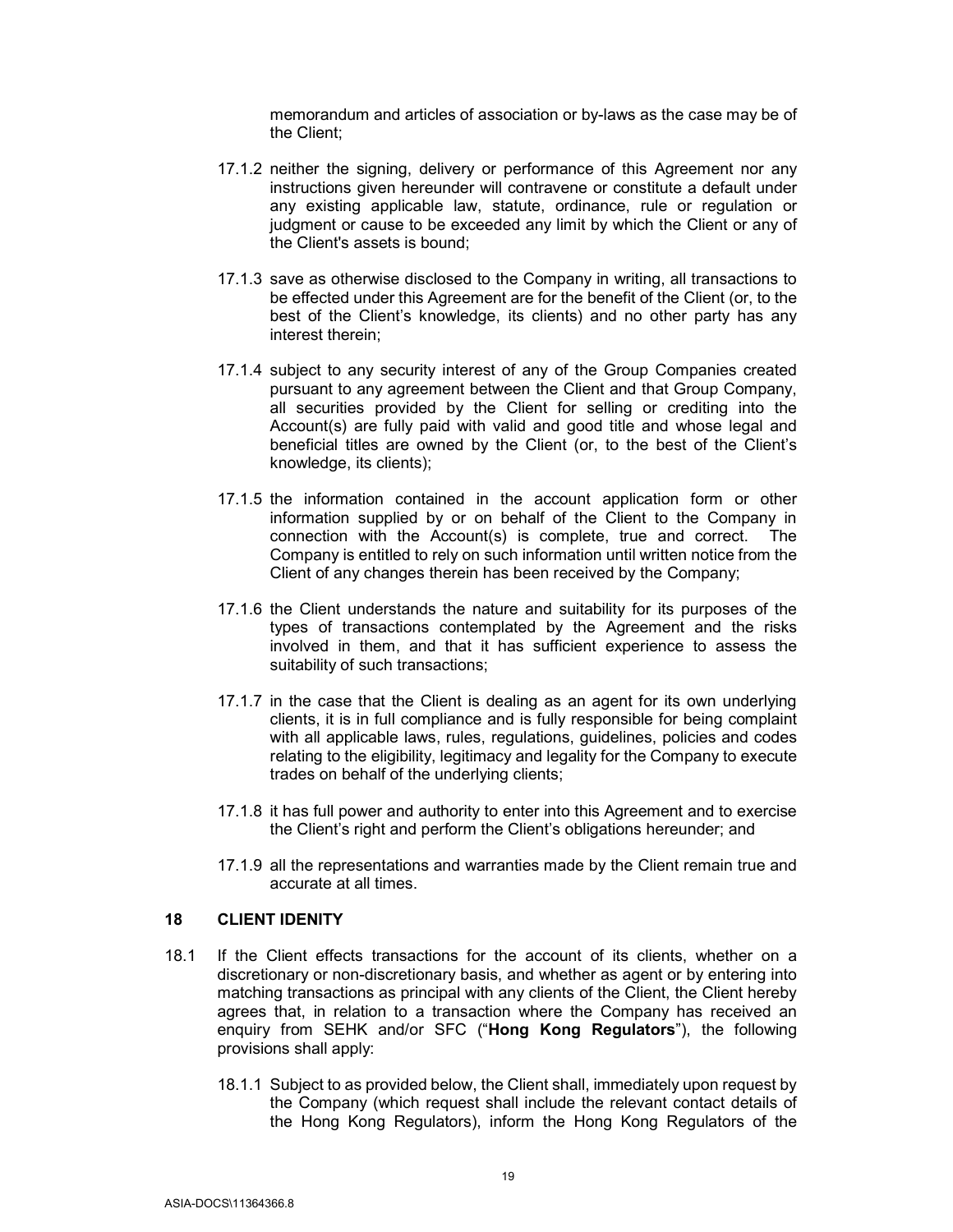identity, address, occupation and contact details of the client for whose account the transaction was effected and (so far as known to the Client) of the person with the ultimate beneficial interest in the transaction. The Client shall also inform the Hong Kong Regulators of the identity, address, occupation and contact details of any third party (if different from the Client/the ultimate beneficiary) who originated the transaction.

- 18.1.2 (a) If the Client effected the transaction for a collective investment scheme, discretionary account or discretionary trust, the Client shall, immediately upon request by the Company (which request shall include the relevant contact details of the Hong Kong Regulators), inform the Hong Kong Regulators of the identity, address and contact details of the scheme, account or trust and, if applicable, the identity, address, occupation and contact details of the person(s) who, on behalf of the scheme, account or trust, instructed the Client to effect the transaction.
- (b) If the Client effected the transaction for a collective investment scheme, discretionary account or discretionary trust, the Client shall, as soon as practicable, inform the Company when its discretion to invest on behalf of the scheme, account or trust has been overridden. In the case where the Client's investment discretion has been overridden, the Client shall immediately upon request by the Company (which request shall include the relevant contact details of the Hong Kong Regulators), inform the Hong Kong Regulators of the identity, address, occupation and contact details of the person(s) who has or have given the instruction.
- (c) If the Client is a collective investment scheme, discretionary account or discretionary trust and in respect of a particular transaction the discretion of the Client or its officers or employees has been overridden, the Client shall, as soon as practicable, inform the Company when its discretion to invest on behalf of the beneficiary of such scheme, account or trust has been overridden. In case where the Client's investment discretion has been overridden, the Client shall, immediately upon request by the Company (which request shall include the relevant contact details of the Hong Kong Regulators), inform the Hong Kong Regulators of the identity, address, occupation and contact details of the person(s) who has or have given the instruction in relation to the relevant transaction.
- 18.1.3 If the Client is aware that its client is acting as intermediary for its underlying client(s), and the Client does not know the identity, address, occupation and contact details of the underlying client for whom the transaction was effected, the Client confirms that:
- (a) the Client has arrangements in place with its client which entitle the Client to obtain the information set out in sub-clauses 18.1.1 and/or 18.1.2 from its client immediately upon request or procure that it be so obtained; and
- (b) the Client will, upon request from the Company in relation to a transaction, promptly request the information set out in sub-clauses 18.1.1 and/or 18.1.2 from its client on whose instructions the transaction was effected, and provide the information to the Hong Kong Regulators as soon as it is received from its client or procure that it be so provided.
- 18.1.4 The above terms shall continue in effect notwithstanding the termination of this Agreement.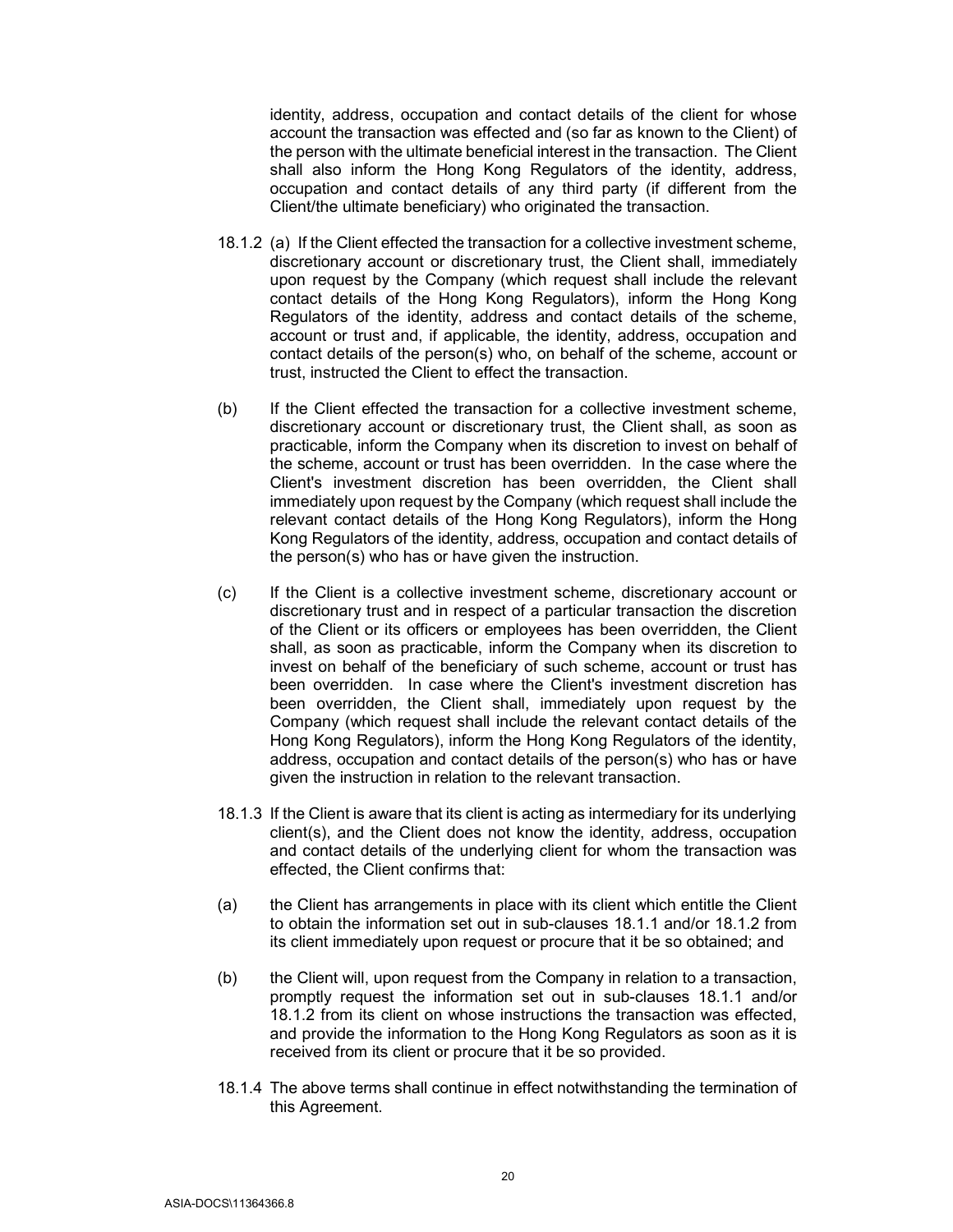18.2 The Client acknowledges and agrees that HKEx may (for the purpose of assisting SSE, SZSE and/or any Stock Connect Authorities in their regulatory surveillance of the SSE and/or SZSE market and enforcement of the SSE/SZSE Rules and as part of the regulatory cooperation arrangement between the HKEx, SSE and SZE), at the request of SSE, SZSE and/or any Stock Connect Authorities (as the case may be), require the Company to provide information concerning the Client and other relevant persons with respect to any Shanghai Connect and/or Shenzhen Connect orders input or SSE Securities and/or SZSE Securities trades made or entered into by the Company on the Client's behalf. The Client hereby authorizes the Company to disclose, transfer and provide such information and personal data as referred to in the above. The terms in this clause shall continue in effect notwithstanding the termination of this Agreement.

# 19 AUTOMATED QUOTATIONS AND CONFIRMATIONS

- 19.1 The Client acknowledges that any quotes on the price of securities or other information provided via any automated quotation system (which may be operated by way of terminal or over the telephone or other tele-electronic means) maintained by the Company are provided by an independent third party, subject to a disclaimer by the Exchange to the following effect: "The Stock Exchange of Hong Kong Limited endeavours to ensure the accuracy and reliability of the information provided but does not guarantee its accuracy and accepts no liability (whether in tort or contract or otherwise) for any loss or damage arising from any inaccuracies or omissions". The Company is not responsible for the accuracy or completeness of such information.
- 19.2 All orders shall be executed at the then current market prices and the Company does not represent to the Client that any order will be executed at a price previously quoted to the Client by way of an automated quotation system or otherwise.
- 19.3 Any written confirmation sent out by the Company shall (save in the case of manifest error) be conclusive as to the price at which any particular order has been executed and shall be deemed to have been accepted by the Client if not objected to in writing by the Client within the period (if any) stipulated in such statement for this purpose. The Client acknowledges that any statement given over the telephone as to the status of the Account or any particular transaction is not binding on the Company.

#### 20 LIABILITIES AND INDEMNITIES

- 20.1 Neither the Company nor any of its directors, employees or agents shall have any liability whatsoever (whether in negligence or otherwise) for any loss, expense or damage suffered by the Client as a result of:
	- 20.1.1 the Company acting or relying on any instruction given by the Client whether or not such instruction was given following any recommendation, advice or opinion given by the Company or by any of its directors, employees or agents; or
	- 20.1.2 any condition or circumstances which are beyond the reasonable control or anticipation of the Company, its directors, officers, employees and agents, including but not limited to any delays in the transmission of orders due to disruption, breakdown, failure or malfunction of transmission of communication facilities, failure of electronic or mechanical equipment, telephone or other interconnection problems, prevailing fast market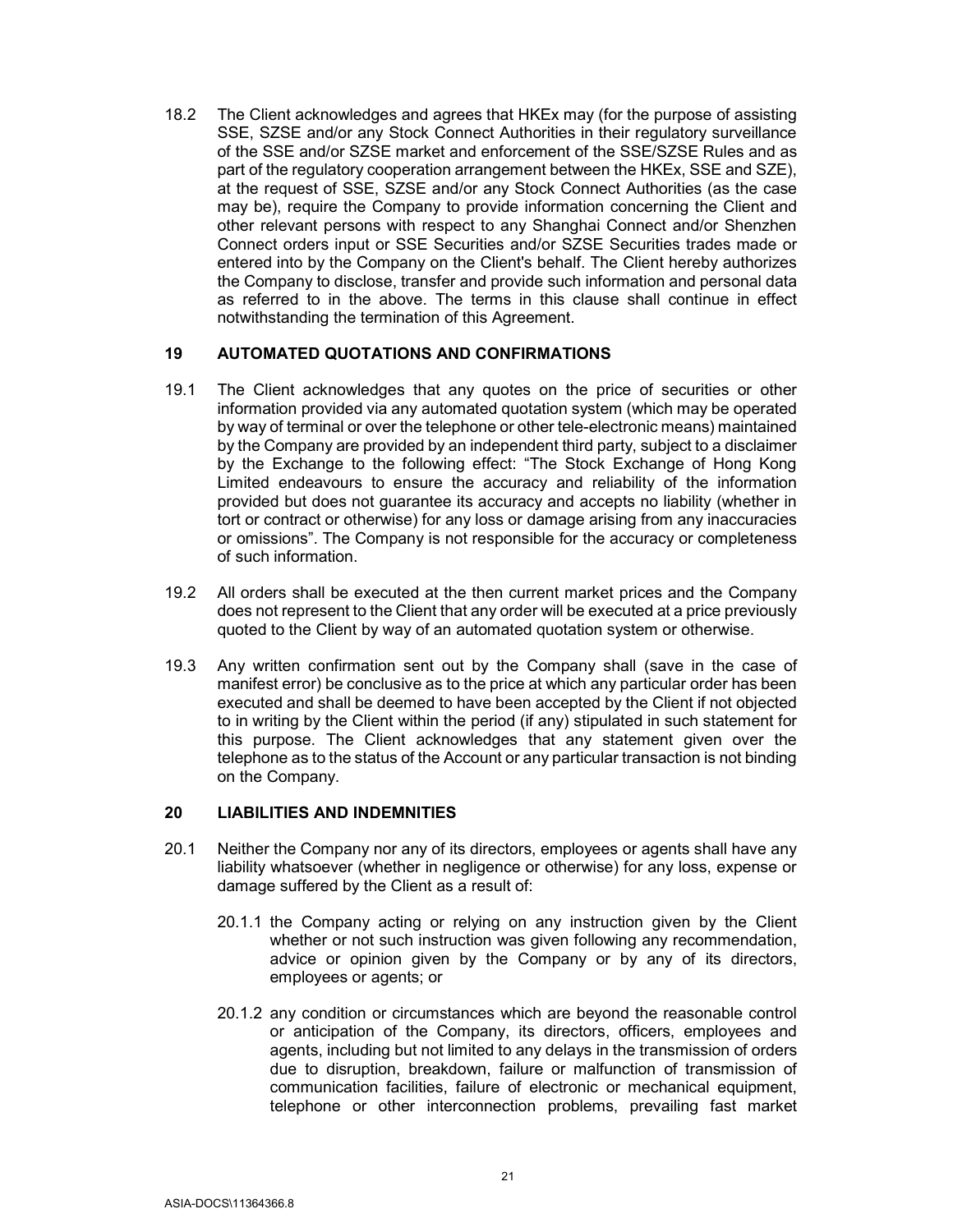conditions, governmental agency or exchange actions, theft, war (whether declared or not), severe weather, earthquakes and strikes; or

- 20.1.3 the Company exercising any or all of its rights conferred by the terms of this Agreement; or
- 20.1.4 any conversion of one currency to another pursuant to, in relation to or arising from this Agreement.
- 20.2 Without limiting the generality of Clause 20.1 above, neither the Company nor any of its directors, employees or agents shall have any liability whatsoever (whether in negligence or otherwise) for any loss, expense or damage suffered by the Client arising out of or alleged to arise out of or in connection with any delay or alleged delay in acting or any failure to act on any instruction given by the Client to the Company, even if the Company has been advised of the possibility of such loss or damage.
- 20.3 The Client undertakes to indemnify and keep indemnified the Company in respect of any costs, claims, demands, damages, taxes and expenses whatsoever which may be reasonably and properly suffered or incurred by the Company directly arising out of or in connection with any transaction entered into by the Company as agent on behalf of or with the Client or otherwise whatsoever or howsoever arising out of anything done or omitted to be done by the Company in accordance with the terms of this Agreement or pursuant to any Client's instruction or communication. The Client also agrees to pay promptly to the Company, on demand, all damages, costs, taxes and expenses (including legal expenses on a full indemnity basis) reasonably and properly incurred by the Company in the enforcement of any of the provisions of this Agreement.
- 20.4 The Client undertakes to indemnify and keep indemnified the Company and its officers, employees and agents for any loss, cost, claim, tax, liability or expense arising out of or connected with any breach by the Client of its obligations hereunder, including any costs reasonably and necessarily incurred by the Company in collecting any debts due to the Company or in connection with the closure of the Account(s).
- 20.5 The above terms shall continue to take effect notwithstanding the termination of this Agreement.

#### 21 FURTHER ASSURANCE

- 21.1 The Client hereby undertakes to the Company to do and/or execute any act, deed, document or thing which the Company shall require the Client to do in connection with the implementation, execution and enforcement of the agreement constituted by this Agreement, including without limitation the rights referred to in Clause 14, and the Client hereby constitutes the Company the lawful attorney of the Client to do or execute all such acts, deeds, documents or things on behalf of the Client as the Company considers necessary or desirable in connection with such implementation, execution and enforcement.
- 21.2 In the event of any conflict or discrepancy between the Agreement and (a) the terms of any other agreement subsisting from time to time between CCB International Securities Limited and the Client or (b) the terms of any agreement between such Client and any other Group Company in respect of dealings in securities, the Agreement shall prevail.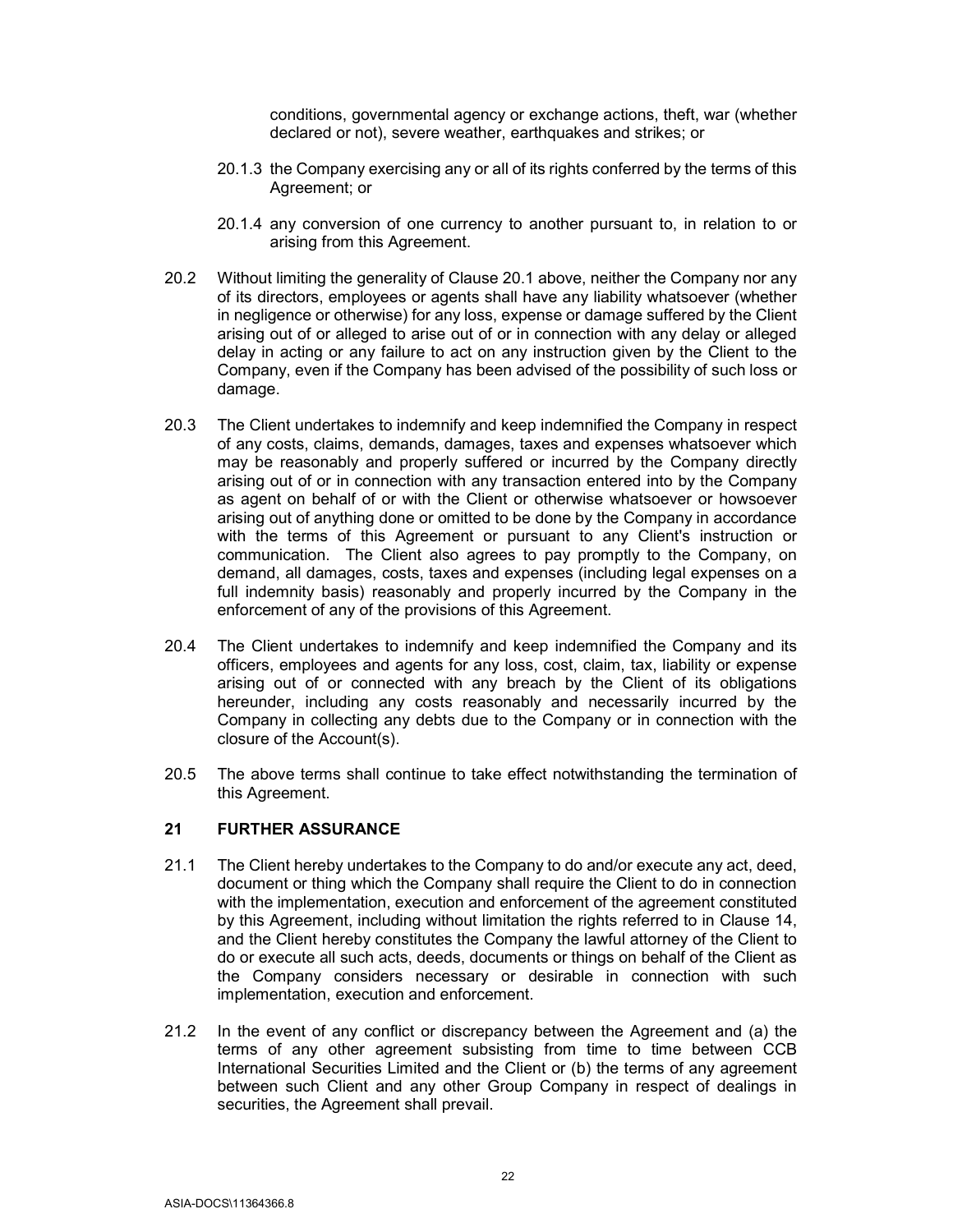# 22 NOTICES, CONFIRMATIONS AND STATEMENTS

- 22.1 Reports, written confirmations, statements of the Account(s), notices, and any other communications may be transmitted to the Client (who, in the case of a joint account without nominating a person therefore, will be deemed for these purposes to be the Client whose name first appears in the account opening form) at the address, telephone, fax or telex number given in the account opening form or account application form, or at such other address, telephone, fax or telex number as the Client hereafter shall notify the Company in writing; and all communications so transmitted, whether by mail, telegraph, telephone, messenger or otherwise, shall be deemed transmitted when telephoned, when deposited in the mail, or when received by a transmitting agent, whether actually received by the Client or not.
- 22.2 Written confirmation of the execution of the Client's orders and statements of the Client's Account(s) shall be conclusive and deemed to be accepted if not objected to in writing by the Client directed to the address stated in the account opening form (or such other address communicated in writing by the Company) within 2 Business Days after transmittal thereof to the Client, by mail or otherwise.
- 22.3 Any notice or other communications including, but not limited to, written confirmations and statements of the Account(s) delivered to the Client by the Company under this Agreement if by electronic devices shall be deemed made or given upon transmission of the message to the Client.
- 22.4 Any communication from the Client to the Company shall be irrevocable and shall not be effective until actually received by the Company at its designated address and/or in the designated manner.

# 23 WAIVER AND AMENDMENT

The Company may at its discretion amend, delete or substitute any of the terms in this Agreement or add new terms to this Agreement by sending to the Client a notice in writing setting out such amendment, deletion, substitution or addition. Such variation of this Agreement shall be deemed to have been accepted by the Client unless written notice of objection is received by the Company within (14) fourteen Business Days after despatch of such notification by the Company.

# 24 CONFLICT OF INTEREST

- 24.1 The Client acknowledges that when the Company deals for the Account it may have an interest, arrangement or relationship that is material in relation to the investment or transaction concerned. Such interests will not necessarily be separately disclosed to the Client prior to or at the time of any transaction or at any other time. The following interests of the Company may affect the Client (without limitation):
	- 24.1.1 the Company may have acted, may be acting or may seek to act as a financial adviser or lending banker to the issuer (or any of its affiliated companies) of the securities in which the Client may be dealing or may have advised or may be advising any person in connection with a merger, acquisition or take over by or for such issuer (or any of its affiliated companies);
	- 24.1.2 the Company may have a holding, dealing, or market making position or may otherwise be trading or dealing in the securities or assets of any kind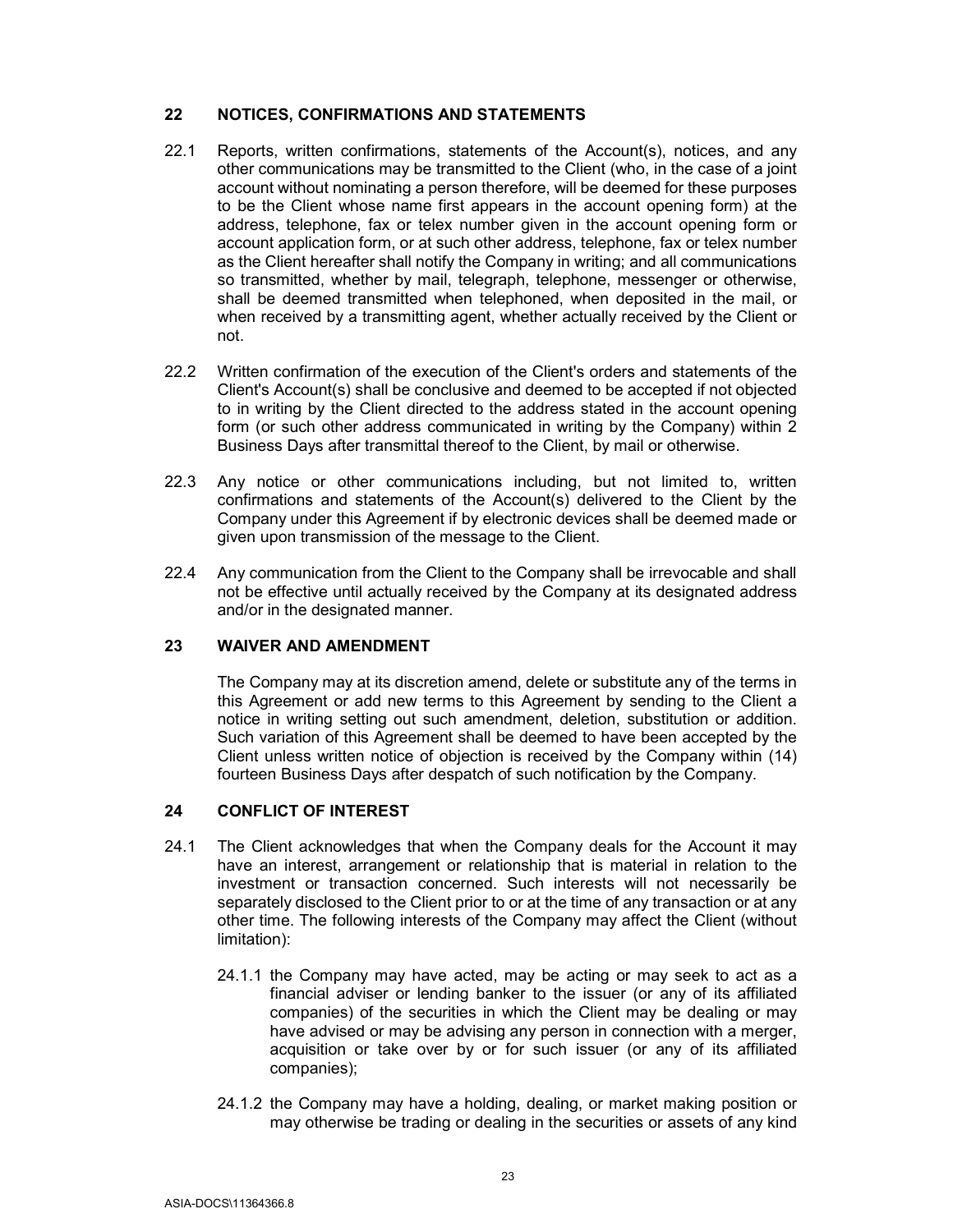underlying, derived from or otherwise directly or indirectly related to such securities;

- 24.1.3 the Company may have received or may be receiving rebates, payments or other benefits for giving business to any companies;
- 24.1.4 the Company may have sponsored or underwritten or otherwise participated in, or may be sponsoring or underwriting or otherwise may be participating in a transaction;
- 24.1.5 the Company may have been or may be an affiliate of an issuer (or any of its affiliated companies) of the securities in which the Client may be dealing;
- 24.1.6 the Company may be matching the Client's transaction with that of any other customer (including, without limitation, any Group Company) or with the Company either on behalf of such person or the Company as well as on behalf of the Client or by executing matching transactions at or about the same time with the Client and such person; or
- 24.1.7 the Company may enter into the transaction with the Client as principal.
- 24.2 Nothing herein contained shall be deemed to inhibit the Company from:
	- 24.2.1 the Company may buy, sell, hold or deal in any securities or take the opposite position to the Client's order whether it is on the Company's own account or on behalf of its other clients;
	- 24.2.2 the Company and its directors, officers or employees may trade on its/their own account or on the account of any of the Group Companies subject to any applicable regulatory requirements;
	- 24.2.3 instructing or otherwise procuring the purchase for the Client of securities held by the Company for its own account or held by any other of its Clients;
	- 24.2.4 acting in any capacity for any other person or from buying, selling, holding or dealing in any securities for its own account or that of any other Group Company notwithstanding that instructions have at any time been received from or on behalf of the Client for the purchase, sale or holding of or other dealing in the same or similar securities; or
	- 24.2.5 purchasing or procuring the purchase for its own account or for the account of any other of its Clients securities of the same type as or a similar type to any securities in respect of which instructions have at any time been received from the Client,

and the Client hereby acknowledges and agrees that the Company may so act, buy, sell, hold, deal, or instruct provided that in any such case the terms of any such dealing are not less favourable to the Client than they would have been had the transactions been entered into with a party other than the Company or one of its Clients.

- 24.3 Clauses 24.1 and 24.2 are also applicable in respect of the associated entities and agents of the Company
- 24.4 In any of the above-mentioned events the Company shall not be obliged to account for any profits or benefits obtained.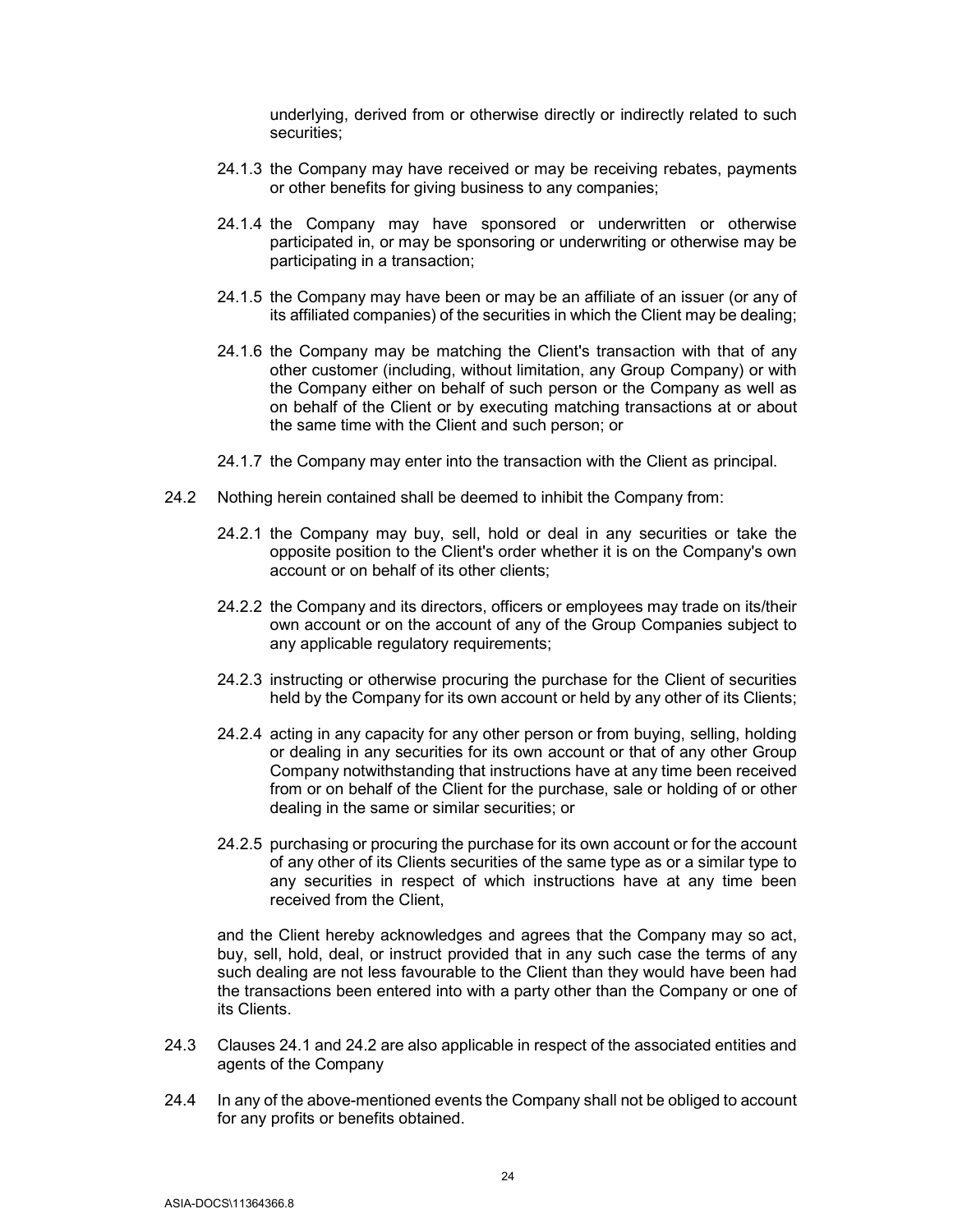24.5 The Company shall not be under any duty to disclose to the Client any fact or thing which comes to its knowledge or notice in the course of acting in any capacity for any other person or in its own capacity.

### 25 TERMINATION

- 25.1 Without prejudice to Clauses 7, 18.1 and 20, this Agreement shall continue in effect until terminated by either party giving not less than seven (7) Business Days prior written notice to the other.
- 25.2 Service of notice of termination by the Client pursuant to Clause 25 shall not affect any transaction entered into by the Company pursuant to this Agreement before the notice has been actually received by the Company.
- 25.3 Termination of this Agreement shall not affect any outstanding orders or any legal rights or obligations which may already have arisen.
- 25.4 Notwithstanding Clause 25, the Client shall have no right to terminate this Agreement if the Client has open positions or outstanding liabilities or obligations.
- 25.5 Clauses 18.1, 20, 22, 28.4, 29 and 30 shall survive the termination of this Agreement.

### 26 SEVERABILITY

Each of the provisions of this Agreement is severable and distinct from the others and, if one or more of such provisions is or becomes illegal, invalid or unenforceable, the remaining provisions shall not be affected in any way. In the event that any provision would be invalid if part of the wordings thereof were not deleted, the provision shall apply as if the relevant wordings were deleted.

# 27 ASSIGNABILITY

The provisions of this Agreement shall be binding on and enure to the benefit of the successors, assigns and personal representatives (where applicable) of each party hereto provided that the Client may not assign, transfer, charge or otherwise dispose of any of the Client's rights or obligations hereunder without the prior written consent of the Company. The Company may assign all or a part only of its rights and obligations under this Agreement to any person with prior written notice to the Client.

#### 28 GENERAL

- 28.1 The Client authorizes the Company and any Group Company to contact from time to time such credit reporting agencies, credit bureaus and other information sources (both in Hong Kong and overseas) as it deems necessary or desirable for the Company to open and to maintain the Account and request them to conduct a credit enquiry (or a personal credit enquiry in case of an individual client) or check on the Client for the purpose of ascertaining the financial situation and investment objectives of the Client.
- 28.2 Nothing herein contained shall place the Company under any duty to disclose to the Client any fact or thing which comes to its notice in the course of acting in any capacity for any other person or in its own capacity.
- 28.3 Whenever the Company deals with the Client, it will always be on the basis that only the Client is the Company's client and so, if the Client acts on behalf of another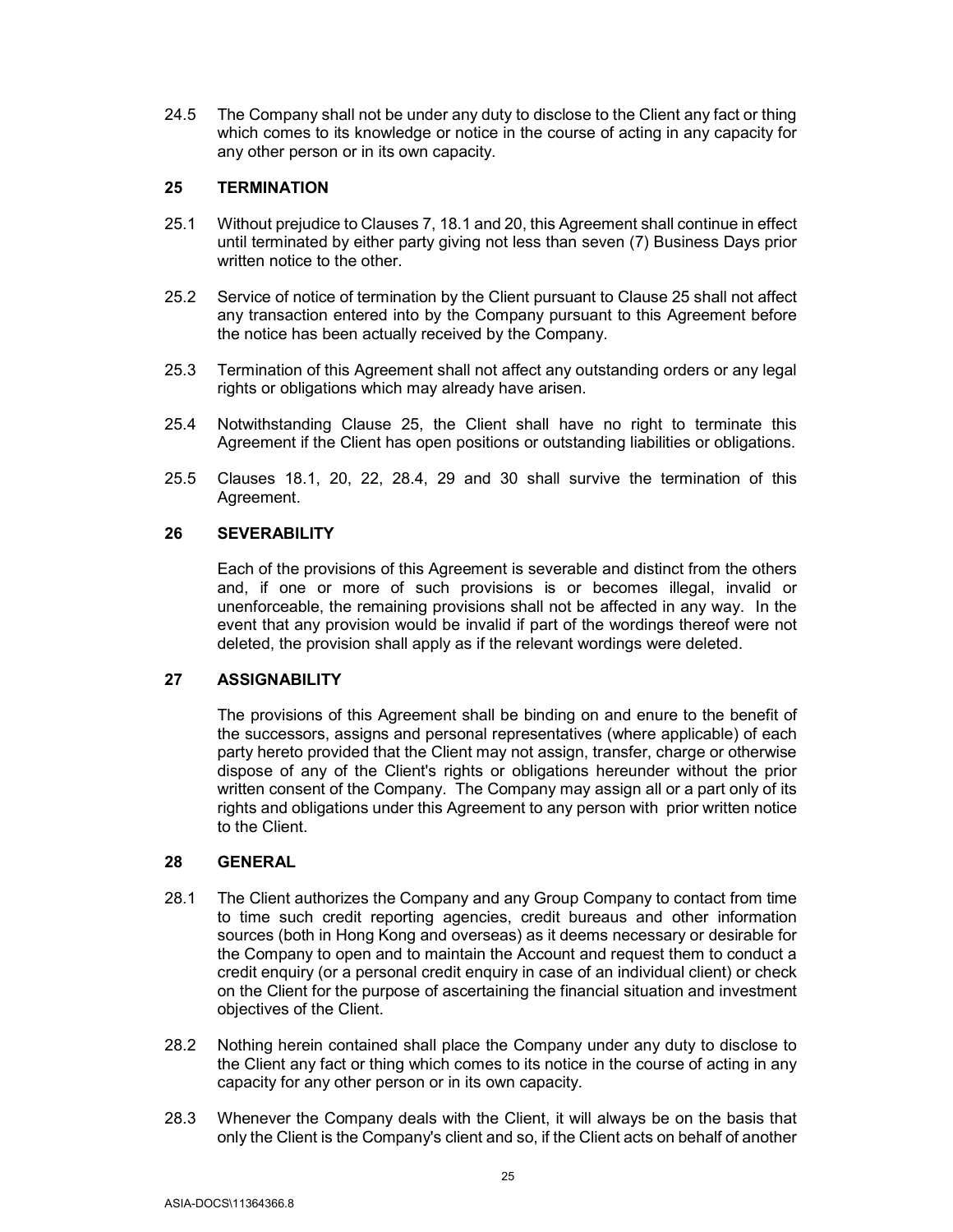person, whether or not the Client identifies him to the Company, that person shall be principal of the Client and be responsible for settling all liabilities resulting from transactions effected pursuant to and in accordance with this Agreement.

- 28.4 Whilst the Client expects the Company to keep confidential all matters relating to the Account(s), the Client hereby expressly agrees that the Company may make such disclosure of all matters relating to the Account(s)
	- 28.4.1 as may be required under any Applicable Laws and Regulations or any applicable rules of any Exchange;
	- 28.4.2 as may be required by any court, tribunal, legal, governmental, tax, law enforcement or other regulatory authority, body or entity, or Exchange with jurisdiction over the Company;
	- 28.4.3 to the Company's affiliates or agents (including any third party brokers or service providers) for effecting Instructions or transactions or in order for the Company to conduct its business; or
	- 28.4.4 as otherwise set out in the Privacy Policy,
- 28.5 without further consent from or notification to the Client. Time shall in all respects be of essence in the performance of all of the Client's obligations under this Agreement.
- 28.6 The Client undertakes to perform such acts, sign and execute all such agreements or documents whatsoever as may be required by the Company for the performance or implementation of this Agreement or any part thereof.
- 28.7 The Client agrees not to pledge or charge any securities or monies forming part of any Account(s) without the prior consent of the Company, or to sell, grant an option over, or otherwise deal in any securities or monies forming part of the Account(s).
- 28.8 The Company and the Client undertake to inform each other of any material change to the information provided in this Agreement. In particular, the Company and the Client agree that:
	- 28.8.1 the Company will notify the Client of any material change to its business which may affect the services provided by the Company to the Client; and
	- 28.8.2 the Client will notify the Company of any change of name and address and provide supporting documents as reasonably required by the Company.
- 28.9 By placing an order with the Company, the Client is deemed to have accepted the terms and conditions of this Agreement.
- 28.10 A failure or delay in exercising any right, power or privilege in respect of this Agreement will not be presumed to operate as a waiver, and a single or partial exercise of any right, power or privilege will not be presumed to preclude any subsequent or future exercise of that right, power or privilege.
- 28.11 The Client hereby declares that it has read this Agreement (which is in English language) and that the Client accepts and agrees to be bound by this Agreement.
- 28.12 The Client acknowledges that the Privacy Policy describes the processing activities with respect to any information the Client provides to the Company or which the Company receives from any other sources or which arises from the